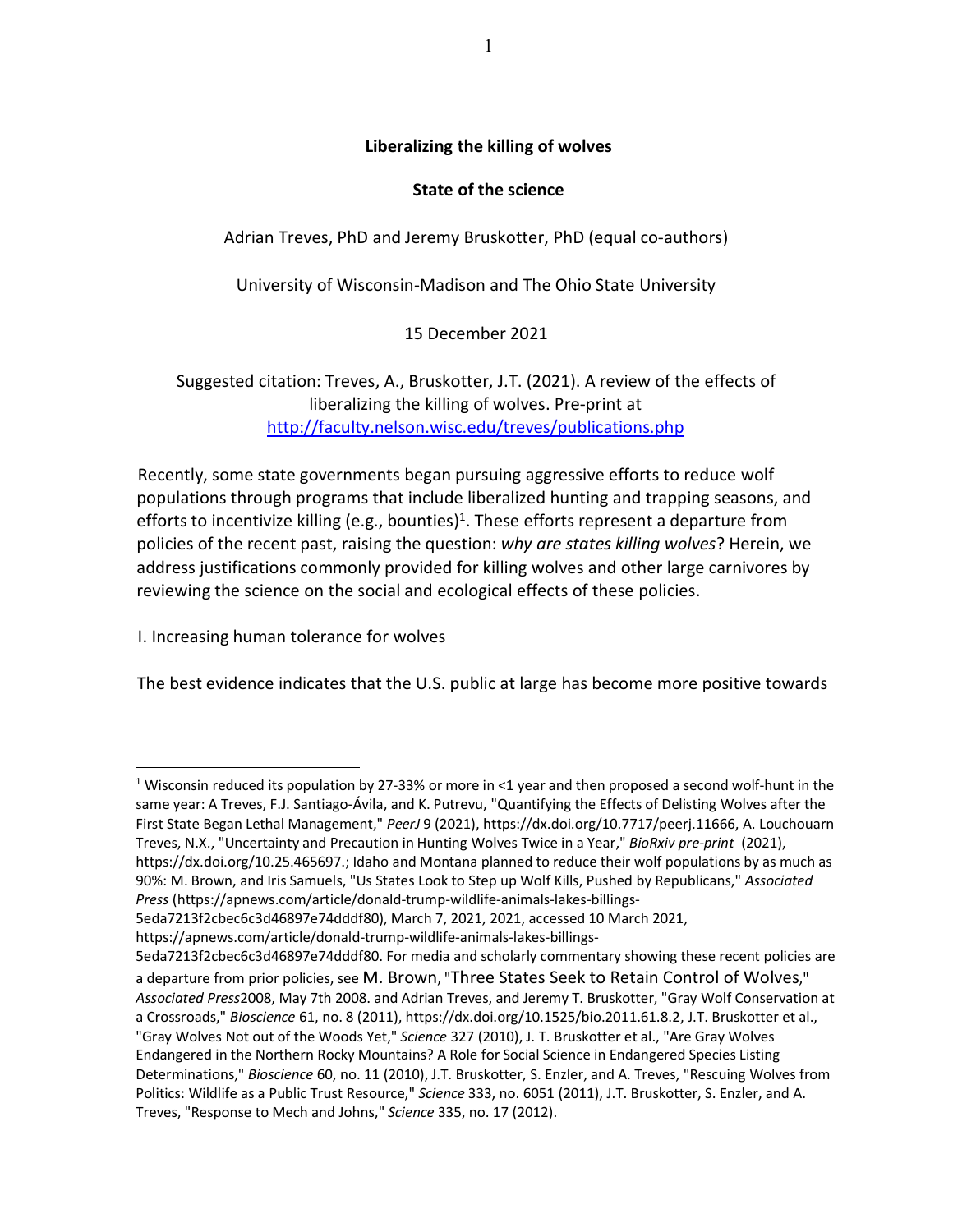wolves in recent decades<sup>2</sup>, despite some members of some interest groups (especially hunters and livestock owners) in areas with wolves have become more negative<sup>3</sup>. States presumably sought to deal with this by liberalizing killing of wolves via regulated public hunting and trapping seasons. Governments often claim that killing wolves increases public tolerance (or decreases intolerance) for wolves and their conservation<sup>4</sup>. However, the best scientific evidence indicates that programs that liberalize the killing of wolves have not improved tolerance for wolves in either the general public nor among would-be wolf poachers<sup>5</sup>. Rather, it appears that these policies and programs have simply encouraged

<sup>3</sup> Some studies show less tolerance for wolves among urbanites, others among hunters or livestock owners, whereas other studies have examined individual experiences with encounters with wolves or with government policies for compensation or protection. For example, in the E.U., see A. Majic, and A. Bath, "Changes in Attitudes toward Wolves in Croatia," *Biological Conservation* 143 (2010), T.A. Heberlein, and G. Ericsson, "Ties to the Countryside: Accounting for Urbanites Attitudes toward Hunting, Wolves, and Wildlife," *Human Dimensions of Wildlife* 10 (2005), T. A. Heberlein, and G. Ericsson, "Public Attitudes and the Future of Wolves Canis Lupus in Sweden," *Wildlife Biology* 14 (2008), G. Ericsson, and T.A. Heberlein, "Attitudes of Hunters, Locals, and the General Public in Sweden Now That the Wolves Are Back," *Biological Conservation* 111 (2003), G. Ericsson et al., "Support for Hunting as a Means of Wolf *Canis Lupus* Population Control in Sweden," *Wildlife Biology* 10, no. 4 (2004), G. Ericsson, G. Bostedt, and J. Kindberg, "Wolves as a Symbol of People's Willingness to Pay for Large Carnivore Conservation," *Society and Natural resources* 21 (2007), K. Karlsson, and M. Sjöström, "Human Attitudes Towards Wolves, a Matter of Distance," *Biological Conservation* 137, no. 4 (2007).; in Wisconsin, see A. Treves, L. Naughton-Treves, and V.S. Shelley, "Longitudinal Analysis of Attitudes toward Wolves," *Conservation Biology* 27 (2013), L. Naughton-Treves, R. Grossberg, and A. Treves, "Paying for Tolerance: The Impact of Livestock Depredation and Compensation Payments on Rural Citizens' Attitudes toward Wolves," *Conservation Biology* 17 (2003).; and across the U.S. nationally, see JJ.T. Bruskotter, "The Predator Pendulum Revisited: Social Conflict over Wolves and Their Management in the Western United States," *Wildlife Society Bulletin* 37, no. 3 (2013), J.T. Bruskotter et al., "Support for the U.S. Endangered Species Act over Time and Space: Controversial Species Do Not Weaken Public Support for Protective Legislation," *Conservation Letters*;e12595 (2018), https://dx.doi.org/https://doi.org/10.1111/conl.12595. <sup>4</sup> From the U.S. Fish & Wildlife Service to E.U. member states, many governments have claimed without data that liberalizing wolf-killing will improve tolerance or reduce poaching R. Refsnider, "The Role of the Endangered Species Act in Midwest Wolf Recovery," in *Recovery of Gray Wolves in the Great Lakes Region of the United States: An Endangered Species Success Story*, ed. A. P. Wydeven, T. R. Van Deelen, and E.J. Heske (New York: Springer, 2009), G. Chapron, and A. Treves, "Reply to Comments by Olson Et Al. 2017 and Stien 2017," *Proceedings of the Royal Society B* 284, no. 1867 (2017), Y. Epstein, "Killing Wolves to Save Them? Legal Responses to 'Tolerance Hunting' in the European Union and United States," *RECIEL* 26, no. 1 (2017), Yaffa Epstein, and Guillaume Chapron, "The Hunting of Strictly Protected Species: The Tapiola Case and the Limits of

Derogation under Article 16 of the Habitats Directive," *European Energy and Environmental Law Review* June (2018), Y. Epstein et al., "Eu Court: Science Must Justify Future Hunting," *Science* 366, no. 6468 (2019), A. Treves, and J.T. Bruskotter, "Tolerance for Predatory Wildlife," *Science* 344, no. 6183 (2014), J.T. Bruskotter et al., "Removing Protections for Wolves and the Future of the U.S. Endangered Species Act (1973) " *Conservation Letters* 7 (2013).

<sup>5</sup> For measurement of human attitudes before and after policy changes that liberalized wolf-killing or conversely tightened protections for wolves, see two sets of data from Wisconsin collected since 2001 using focus groups or mail-back surveys C. Browne-Nuñez et al., "Tolerance of Wolves in Wisconsin: A Mixed-

<sup>&</sup>lt;sup>2</sup> A large-sample, repeated cross-sectional study of adult, U.S. residents found that attitudes toward wolves became more positive since the 1970s. The proportion of Americans expressing positive attitudes toward wolves increased by > 40% between surveys conducted in 1978 and 2014. George, K. A., et al. "Changes in attitudes toward animals in the United States from 1978 to 2014," *Biological Conservation*, 201, 237-242 (2016).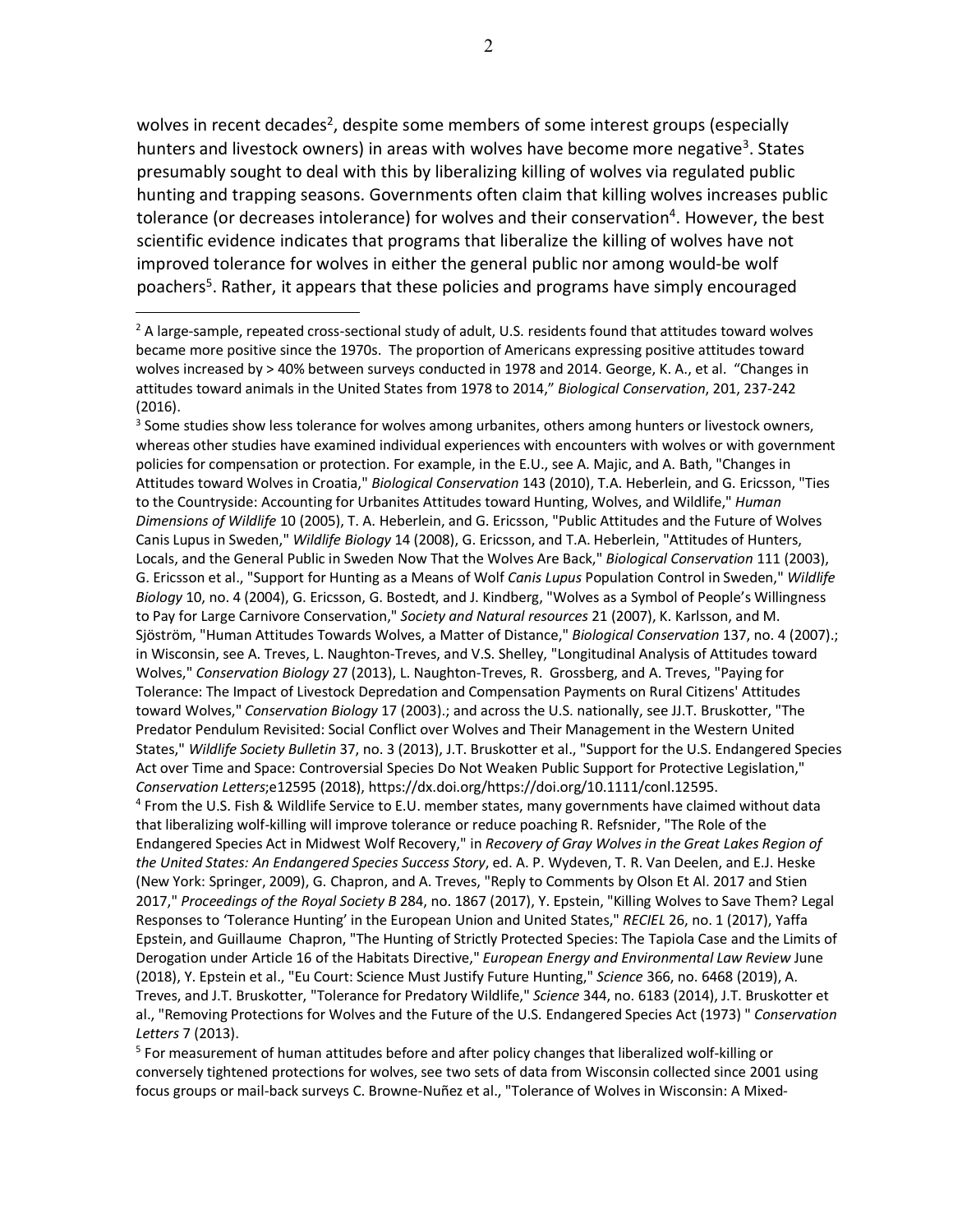more killing of wolves<sup>6</sup>. Specifically, studies conducted before and after the programs were

A study that is not peer-reviewed to our knowledge from Montana Fish Wildlife & Parks is sometimes cited as counter-evidence. However the only report we could find that was entitled, "Selected results" seemed instead to report that attitudes of hunters *toward state wolf policy* improved when they were allowed to hunt wolves and those self-reports were retrospective recall of the respondents' past attitudes; see: Michael S. Lewis et al., *Selected Results from Four Separate Surveys of Resident Montanans Regarding Montana's Wolf Hunt* (Montana Fish Wildlife and Parks, 2012).. Hogberg et al. (2015) measured both retrospective self-reports of tolerance for wolves and more objective measures of tolerance for wolves at two time points  $-$  among the same respondents — and found the two were not always congruent. Individuals whose more objective measures showed a decline in tolerance would often report no change or an improvement in their tolerance Hogberg et al.

<sup>6</sup> For studies of intolerant behavior measured by rates of poaching in relation to policies for liberalizing wolfkilling, see N.X. Louchouarn et al., "Evaluating How Lethal Management Affects Poaching of Mexican Wolves " *Open Science* 8 (registered report) (2021), https://doi.org/10.1098/rsos.200330, F.J. Santiago-Ávila, R. J Chappell, and A. Treves, "Liberalizing the Killing of Endangered Wolves Was Associated with More Disappearances of Collared Individuals in Wisconsin, USA," *Scientific Reports* 10 (2020), https://dx.doi.org//10.1038.. These and other studies have shown that management agencies discarded information on missing radio-collared wolves (A. Treves et al., "Mismeasured Mortality: Correcting Estimates of Wolf Poaching in the United States," *Journal of Mammalogy* 98, no. 5 (2017), https://dx.doi.org/10.1093/jmammal/gyx052 , S.W. Agan, A. Treves, and E.L. Willey, "Estimating Poaching Risk for the Critically Endangered Wild Red Wolf (Canis Rufus)," *PLos ONE* 16, no. 5 (2021), https://dx.doi.org/10.1371.,) which had the effect of biasing their analyses of threats and obscuring the dynamics of poaching. Also, had the agencies understood the dynamics of poaching, they might have detected substantial slow-downs in wolf population growth independent of the number of wolves killed legally, and each time wolf-killing was liberalized G. Chapron, and A. Treves, "Blood Does Not Buy Goodwill: Allowing Culling Increases Poaching of a Large Carnivore," *Proceedings of the Royal Society B* 283, no. 1830 (2016), http://dx.doi.org/10.1098/rspb.2015.2939 , G. Chapron, and A. Treves, "Correction to 'Blood Does Not Buy Goodwill: Allowing Culling Increases Poaching of a Large Carnivore'," *Proceedings of the Royal Society B* Volume 283, no. 1845 (2016), G. Chapron, and A. Treves, "Reply to Comment by Pepin Et Al. 2017," *Proceedings of the Royal Society B* 2016257, no. 1851 (2017), http://dx.doi.org/10.1098/rspb.2015.2939 , Chapron, and Treves, "Reply to Comments by Olson Et Al. 2017 and Stien 2017.", Louchouarn et al.. The most recent studies of this question involve competing risks analyses of incidence of different endpoints (death or disappearance) for

3

Methods Examination of Policy Effects on Attitudes and Behavioral Inclinations," *Biological Conservation* 189 (2015), J. Hogberg et al., "Changes in Attitudes toward Wolves before and after an Inaugural Public Hunting and Trapping Season: Early Evidence from Wisconsin's Wolf Range," *Environmental Conservation* 43, no. 1 (2015), Treves, Naughton-Treves, and Shelley, Treves, and Bruskotter, A. Treves et al., "Estimating Poaching Opportunity and Potential," in *Conservation Criminology*, ed. M. L. Gore (New York: John Wiley & Sons, 2017). In particular, Hogberg et al. (2015) used a mail-back survey to resample individuals in 2013 after the inaugural Wisconsin wolf-hunt in 2012 and compared their responses to those of the same individuals measured in 2009. She found the largest declines in individual tolerance among men in wolf range with familiarity with hunting, the target demographic for such claims about tolerance rising after wolf-killing. Likewise, Browne-Nuñez et al. (2015) convened focus groups and analyzed anonymous questionnaires filled out by the same participants to in a mixed-methods approach to understand attitudes to changes in policy that allowed government agents to kill wolves suspected of preying on livestock Browne-Nuñez et al. Focus groups conducted after the change in policy showed increased calls for yet more wolf-killing and no change in tolerance for wolves or inclination to kill wolves illegally among focus group participants drawn from deer hunters, bear hounders, or livestock owners. Similar results of no differences in attitudes come from areas with and without hunting of brown bears in Slovenia P. Kaczensky, M. Blazic, and H. Gossow, "Public Attitudes Towards Brown Bears (Ursus Arctos) in Slovenia," *Biological Conservation* 118 (2004).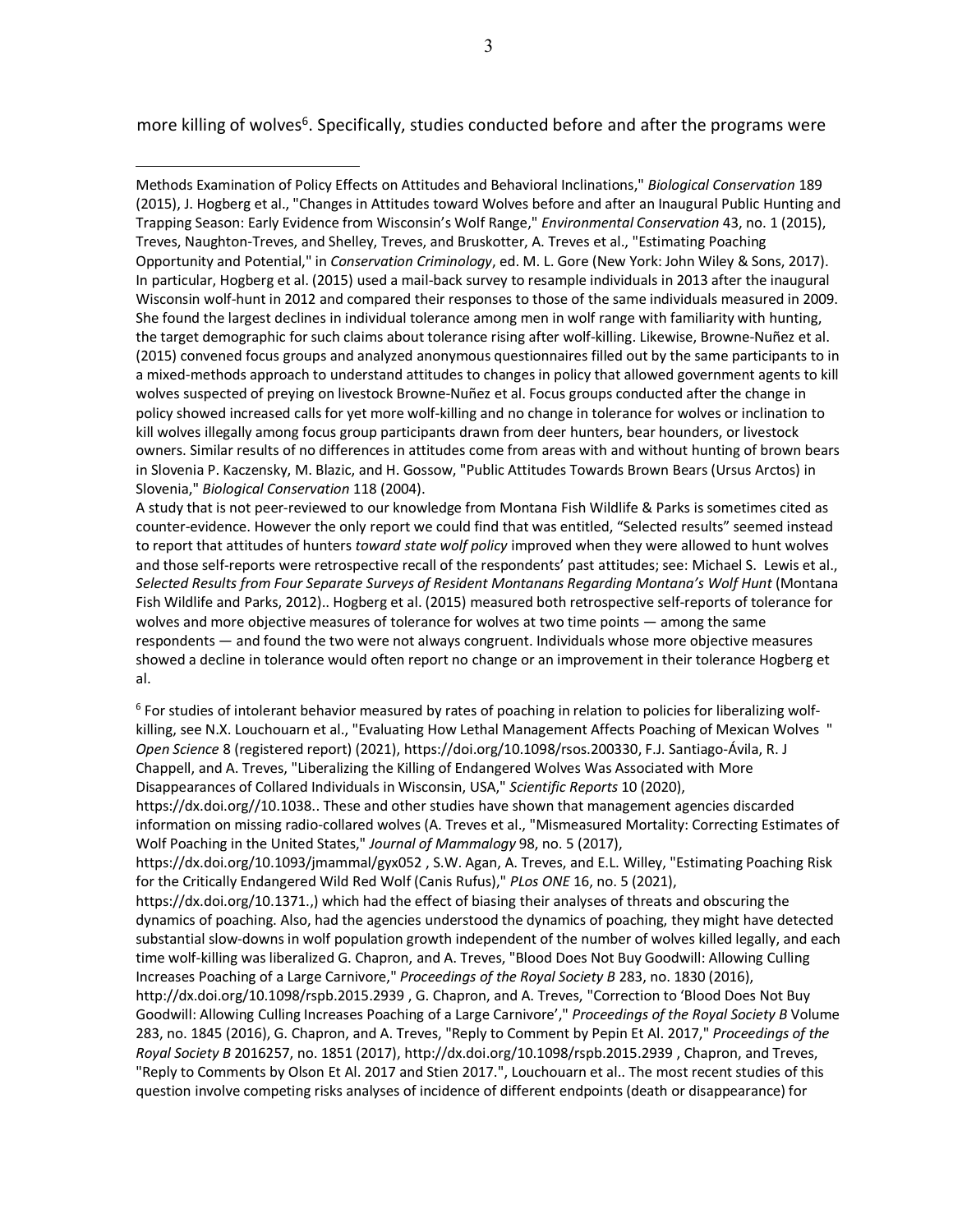initiated indicate they did not have the intended effect. More importantly, studies that have sought to evaluate the effect of liberalized killing policies on poaching found an increased tendency for radio-collared wolves to disappear whenever governments reduced protections for wolves. Thus, in contrast to promoting tolerance, these policies appear to have had the opposite effect (i.e., they led to increased poaching).

The latter studies also found that poaching of wolves changed in association with census methods with the pattern apparently being one of lower poaching when more civilian volunteers supported wolf census in Wisconsin Santiago-Ávila, Chappell, and Treves.. And when the federal government liberalized wolf removal but did not alter the hazard or incidence of legal removal by its own agents, the hazard and incidence of disappearances of radio-collared wolves rose 121% Louchouarn et al., which suggests the government may have motivated cryptic poaching. The latter studies support the hypothesis that governments send a signal to would-be poachers that wolves have less value or the government needs the support of poachers to control wolf populations Chapron, and Treves, "Blood Does Not Buy Goodwill: Allowing Culling Increases Poaching of a Large Carnivore.". Independent, corroborating evidence that cryptic poaching carnivore-killing comes from two studies of wolverines *Gulo gulf* in Scandinavia. For one, GPS-collared wolves were less likely to die from illegal kills in a legally hunted population Cyril Milleret et al., "Gps Collars Have an Apparent Positive Effect on the Survival of a Large Carnivore," *Biology Letters* 17, no. 6 (2021), https://dx.doi.org/10.1098/rsbl.2021.0128.. Second, incentive programs that paid for living female wolverines led to higher rates of poaching of male wolverines Jens Persson, Geir Rune Rauset, and Guillaume Chapron, "Paying for an Endangered Predator Leads to Population Recovery," *Conservation Letters* 8, no. 5 (2015)..

radio-collared wolves in two populations Louchouarn et al, Santiago-Ávila, Chappell, and Treves. and three additional studies in review (Santiago-Avila, Louchouarn, in review). Collectively, each of these studies shows one or more of the following patterns of human behavior detected by changes in incidence of death or disappearance of collared wolves during periods of liberalized wolf-killing: an increase in cryptic poaching (sensu Olof Liberg et al., "Shoot, Shovel and Shut Up: Cryptic Poaching Slows Restoration of a Large Carnivore in Europe," *Proceedings of the Royal Society of London Series B* 270 (2012).) involving the concealment of evidence, an increase in documented poaching without concealment of evidence, or an increase in both incidences. In addition to the most rigorous analytical methods, the scientific manuscripts were submitted under new Open Science rules for registered reports that reduce publication biases Jeremy Sanders et al., "Transparency and Openness in Science," *Royal Society Open Science* https://doi.org/10.1098/rsos.160979 (2017).. That makes these studies the best available science by the standards of evidence accepted by the global scientific community.

The only credible peer-reviewed research suggesting poaching declined when legal wolf-killing was liberalized comes from Scandinavia Olof Liberg et al., "Poaching-Related Disappearance Rate of Wolves in Sweden Was Positively Related to Population Size and Negatively to Legal Culling," *Biological Conservation* 243 (2020), https://dx.doi.org/10.1016/j.biocon.2020.108456., but it has been questioned on statistical grounds of inappropriate survival analyses and inappropriate model specifications A Treves, N.X. Louchouarn, and F. Santiago-Ávila, "Modelling Concerns Confound Evaluations of Legal Wolf-Killing," *Biological Conservation* https://doi.org/10.1016/j.biocon.2020.108643 (2020), https://dx.doi.org/10.1016/j.biocon.2020.108643.. It also did not account for the finding from neighboring Finland that the more legal killing occurred, the lower the risk of poaching because wolves were removed legally before they could be removed illegally J Suutarinen, and I. Kojola, "Poaching Regulates the Legally Hunted Wolf Population in Finland," *Biological Conservation* 215 (2017), http://www.sciencedirect.com/science/article/pii/S0006320717302148, J Suutarinen, and I. Kojola, "One Way or Another: Predictors of Wolf Poaching in a Legally Harvested Wolf Population," *Animal Conservation* 21, no. 5 (2018), https://dx.doi.org/https://doi.org/10.1111/acv.12409.. As Santiago-Ávila and Louchouarn pointed out, when the government preemptively removes wolves suspected of problems before these can be killed illegally, it's difficult to claim tolerance has improved among affected interest groups Louchouarn et al, Santiago-Ávila, Chappell, and Treves..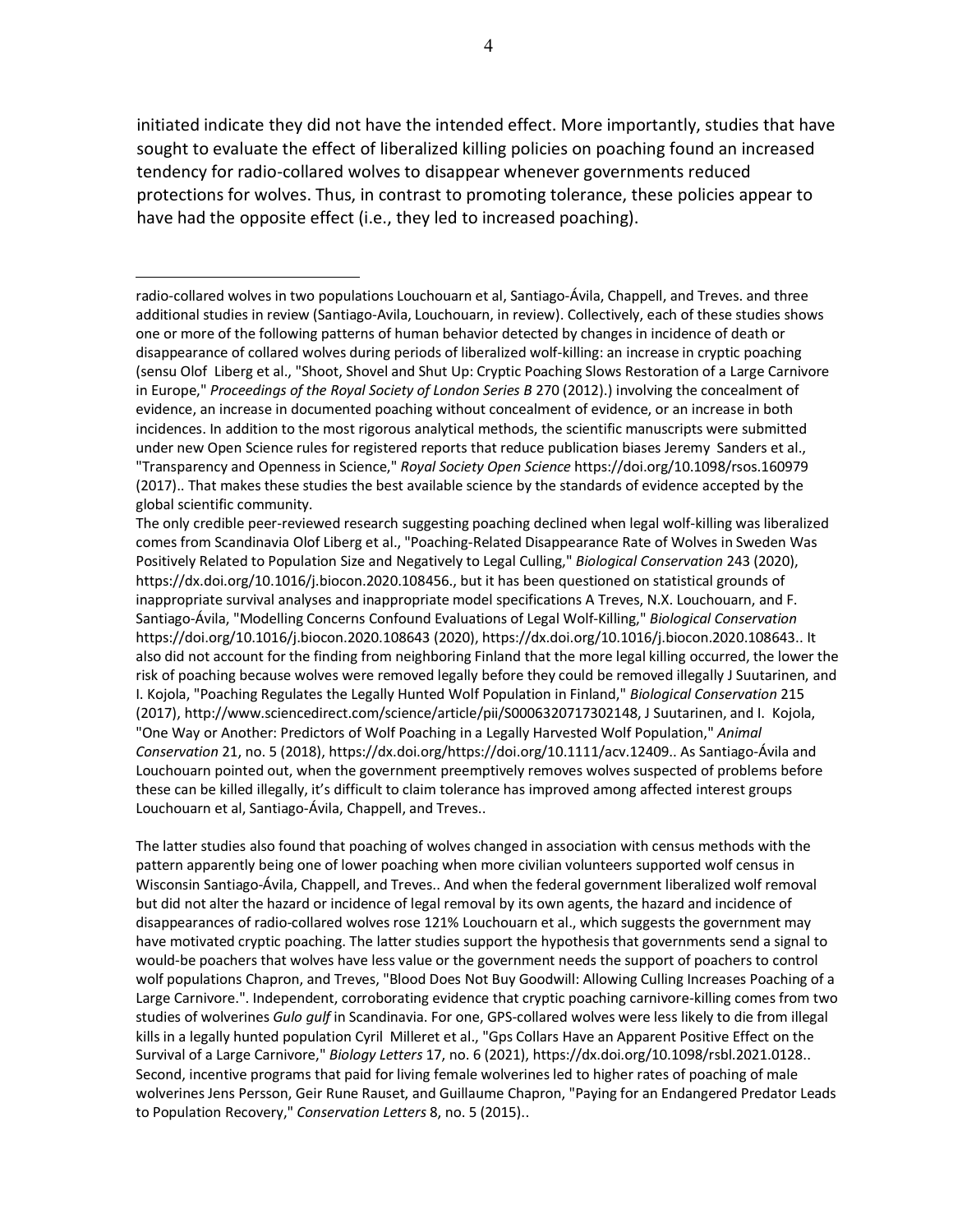II. Decreasing predation on domestic livestock or wild ungulates

A second reason governments give to kill wolves is that it is necessary to protect other animals (both domestic livestock and valued game)<sup>7</sup>. In the case of livestock protection, the best available evidence would come from before-and-after comparisons of interventions with random sampling<sup>8</sup>. No such studies exist but a lower standard of evidence (before-andafter comparisons without random sampling) reveal no protective effect of targeted wolfkilling, in a minority of cases wolf-killing appeared effective for preventing recurrent livestock killing, but an equal or greater number of cases appear to show increase in livestock killing after lethal management<sup>9</sup>.

 $7$  For livestock, see U.S. Department of Agriculture M.M. Conner et al., "Effect of Coyote Removal on Sheep Depredation in Northern California," *Journal of Wildlife Management* 62, no. 2 (1998), D.B. Ruid et al., "Wolf– Human Conflicts and Management in Minnesota, Wisconsin, and Michigan," in *Recovery of Gray Wolves in the Great Lakes Region of the United States: An Endangered Species Success Story*, ed. A. P. Wydeven, T. R. Van Deelen, and E.J. Heske (New York: Springer, 2009). and U.S. States S. H. Fritts et al., *Trends and Management of Wolf-Livestock Conflicts in Minnesota* (US Fish and Wildlife Service, Resource Publication 181, Washington, DC., 1992), Elizabeth H. Bradley et al., "Effects of Wolf Removal on Livestock Depredation Recurrence and Wolf Recovery in Montana, Idaho, and Wyoming," *Journal of Wildlife Management* 79, no. 8 (2015).; E.U. and Canadian jurisdictions: Jan Darpö, "The Last Say? Comment on Cjeus Judgement in the Tapiola Case (C-674/17)," *Journal for European Environmental & Planning Law* 17, no. 1 (2020),

https://dx.doi.org/10.1163/18760104-01701009, Epstein, and Chapron, R. R. Bjorge, and J. R. Gunson, "Wolf Predation of Cattle on the Simonette River Pastures in Northwestern Alberta," in *Wolves in Canada and Alaska: Their Status, Biology and Management.*, ed. L. N. Carbyn (Canadian Wildlife Service, Edmonton., 1983), S. J. Harbo, jr., and F. C. Dean, "Historical and Current Perspectives on Wolf Management in Alaska," in *Wolves in Canada and Alaska: Their Status, Biology and Management*, ed. L. N. Carbyn (Canadian Wildlife Service, Edmonton, 1983), M. Musiani et al., "Seasonality and Reoccurrence of Depredation and Wolf Control in Western North America," *Wildlife Society Bulletin* 33, no. 3 (2005).; for game, see J. C. Reynolds, and S.C. Tapper, "Control of Mammalian Predators in Game Management and Conservation," *Mammal Review* 26 (1996), T.J. Clark, and Mark Hebblewhite, "Predator Control May Not Increase Ungulate Populations in the Future: A Formal Meta-Analysis," *Journal of Applied Ecology* 58, no. 4 (2021), https://dx.doi.org/10.1111/1365- 2664.13810, J. B. Theberge, and D. A. Gauthier, "Models of Wolf-Ungulate Relationships: When Is Wolf Control Justified?," *Wildlife Society Bulletin* 13 (1985).

<sup>8</sup> A. Treves, M. Krofel, and J. McManus, "Predator Control Should Not Be a Shot in the Dark," *Frontiers in Ecology and the Environment* 14 (2016), A. Treves et al., "Predator Control Needs a Standard of Unbiased Randomized Experiments with Cross-over Design," *Frontiers in Ecology and Evolution* 7 (2019), https://dx.doi.org/10.3389/fevo.2019.00462, Lily M. van Eeden et al., "Carnivore Conservation Needs Evidence-Based Livestock Protection," *PLoS Biology* l 16, no. 9 (2018), https://dx.doi.org/e2005577, O. Ohrens, C. Bonacic, and A. Treves, "Non-Lethal Defense of Livestock against Predators: Flashing Lights Deter Puma Attacks in Chile.," *Frontiers in Ecology and the Environment* 17, no. 1 (2019), https://dx.doi.org/10.1002/fee.1952. <sup>9</sup> First it should be stated clearly that none of the research on lethal management of wolves to protect livestock met the highest standard but rather fell between before-and-after comparisons without randomization or lower standard correlational analyses (e.g., A. Fernández-Gil et al., "Conflict Misleads Large Carnivore Management and Conservation: Brown Bears and Wolves in Spain," *PLos ONE* 11, no. 3 (2016), https://dx.doi.org/10.1371/journal.pone.0151541, M. Krofel, R. Černe, and K. Jerina, "Effectiveness of Wolf (Canis Lupus) Culling as a Measure to Reduce Livestock Depredations," *Acta Silvae et Ligni* 95 (2011), Camille Imbert et al., "Why Do Wolves Eat Livestock? Factors Influencing Wolf Diet in Northern Italy," *Biological Conservation* 195 (2016).. Second, among the better studies reviewed in Treves, Krofel, and McManus. and reanalyzing raw data from Krofel, Černe, and Jerina., we find the most careful ones to be F.J. Santiago-Avila, A.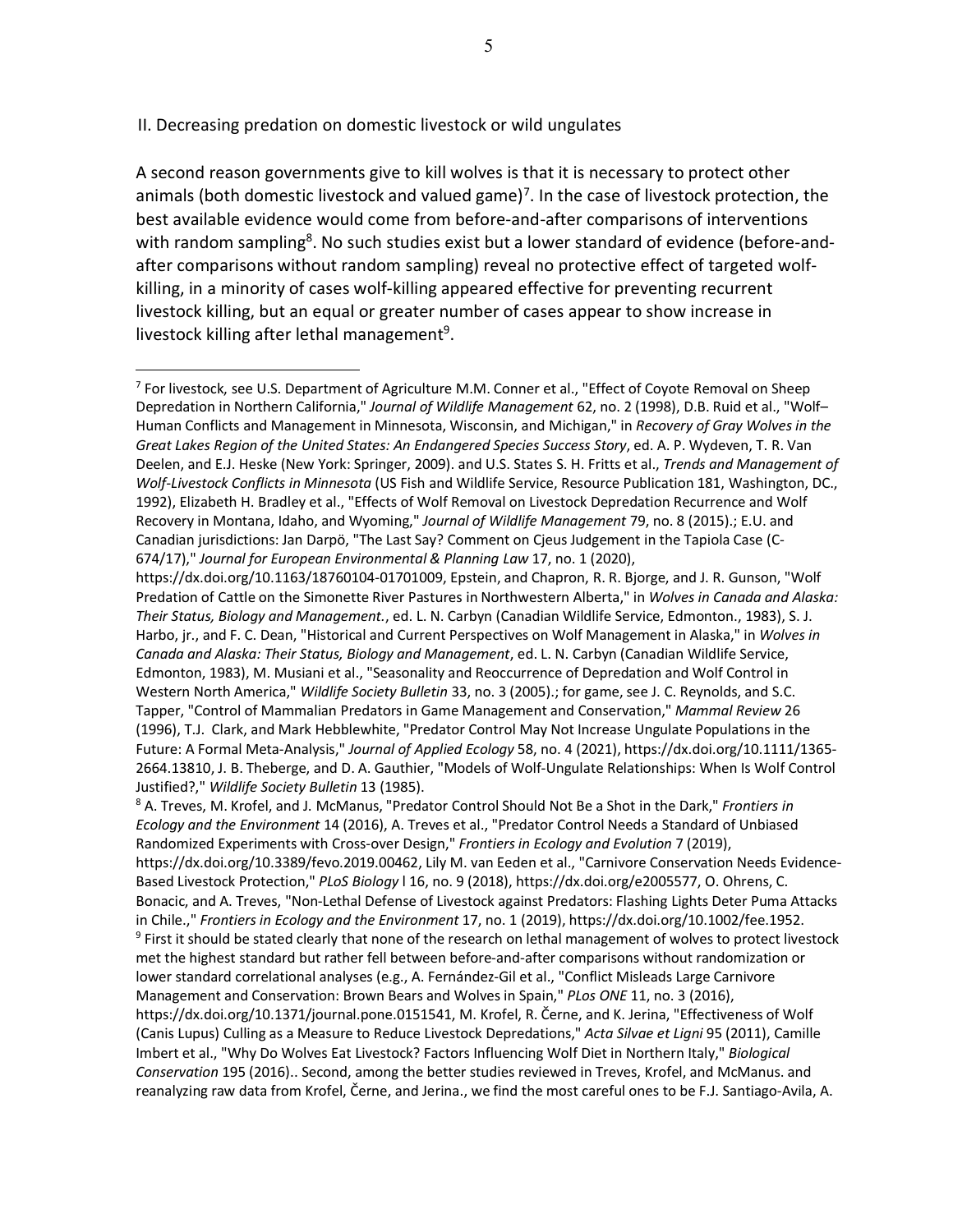In contrast, research indicates at least three forms of non-lethal interventions are effective specifically against wolves<sup>10</sup>. Preventative, non-lethal methods are generally preferable over

M. Cornman, and A. Treves, "Killing Wolves to Prevent Predation on Livestock May Protect One Farm but Harm Neighbors," *PLos ONE* 13, no. 1 (2018), https://dx.doi.org/10.1371. and O. Grente, PhD thesis and in review 2021. Both conclude that some effects of lethal management of wolves reduce risk and some raise risk, some effects are neutral. Note that although Bradley et al.Bradley et al. claimed that lethal removal of an entire wolf pack would reduce livestock losses in that territory thereafter, Santiago-Avila et al. Santiago-Avila, Cornman, and Treves. was unable to reproduce their methods let alone their results even after corresponding with the lead authors. Replicating the methods with improved transparency and sharing all the data for Michigan's wolf control program, Santiago-Avila Santiago-Avila, Cornman, and Treves. found risk increased for cattle in neighboring townships. See also O. Grente, PhD thesis and in review 2021 for a study of multiple regions of France showing that the majority of regions showed no effect of wolf-killing on subsequent livestock losses. In the latter studies and every review thus far published on the effectiveness of lethal methods as a way to protect livestock, authors from over a dozen countries report occasional counter-productive effects resulting in higher livestock losses after predator-killing A. Eklund et al., "Limited Evidence on the Effectiveness of Interventions to Reduce Livestock Predation by Large Carnivores," *Scientific Reports* 7 (2017), Igor Khorozyan, and Matthias Waltert, "How Long Do Anti-Predator Interventions Remain Effective? Patterns, Thresholds and Uncertainty," *Royal Society Open Science* 6, no. 9 (2019), https://dx.doi.org/10.1098/rsos.190826, Robert J. Lennox et al., "Evaluating the Efficacy of Predator Removal in a Conflict-Prone World," *Biological Conservation* 224 (2018), Jennifer Miller et al., "Effectiveness of Contemporary Techniques for Reducing Livestock Depredations by Large Carnivores," *Wildlife Society Bulletin* 40 (2016), Darío Moreira-Arce et al., "Management Tools to Reduce Carnivore-Livestock Conflicts: Current Gap and Future Challenges," *Rangeland Ecology & Management* (2018), Treves, Krofel, and McManus, Treves et al, van Eeden et al, Lily M. van Eeden et al., "Managing Conflict between Large Carnivores and Livestock," *Conservation Biology* (2018), https://dx.doi.org/10.1111/cobi.12959, Igor Khorozyan, and Matthias Waltert, "Variation and Conservation Implications of the Effectiveness of Anti-Bear Interventions," *Scientific Reports* 10, (2020), https://dx.doi.org/10.1098/rsos.190826..

 $10$  (i) Fladry, a Polish word for a visual deterrent, consisting of flagging hog from fence-lines: Sarah J. Davidson-Nelson, and Thomas M. Gehring, "Testing Fladry as a Nonlethal Management Tool for Wolves and Coyotes in Michigan," *Human–Wildlife Interactions* 4, no. 1 (2010), https://dx.doi.org/https://doi.org/10.26077/mdkybs63. following captive trials and non-randomized before-and-after comparisons M. Musiani, and E. Visalberghi, "Effectiveness of Fladry on Wolves in Captivity," *Wildlife Society Bulletin* 29 (2000), M. Musiani et al., "Wolf Depredation Trends and the Use of Fladry Barriers to Protect Livestock in Western North America," *Conservation Biology* 17: 1538–1547 (2003).. (ii) Livestock-guarding dogs, which are specialized breeds bonded to livestock not people, often in combination with fencing in livestock or using night-time enclosures for livestock Thomas M.; Gehring et al., "Utility of Livestock-Protection Dogs for Deterring Wildlife from Cattle Farms," *Wildlife Research* 37 (2010), http://digitalcommons.unl.edu/icwdm\_usdanwrc/1344, T. M. Gehring, K. C. VerCauteren, and J.-M. Landry, "Livestock Protection Dogs in the 21st Century: Is an Ancient Tool Relevant to Modern Conservation Challenges?," *Bioscience* 60 (2010), T. M. Gehring, K. C. VerCauteren, and A. C. Cellar, "Good Fences Make Good Neighbors: Implementation of Electric Fencing for Establishing Effective Livestock Protection Dogs," *Human–Wildlife Interactions* 4 (2010).' also supported by numerous before-and-after comparisons and correlational studies N. Espuno et al., "Heterogeneous Response to Preventive Sheep Husbandry During Wolf Recolonization of the French Alps.," *Wildlife Society Bulletin* 32 (2004).. (iii) low-stress livestock handling practiced by 'range riders' or specially trained herdsmen periodically visiting cattle on public lands open-range pastures (Louchouarn & Treves, in review). Note that many other non-lethal methods have proven effective against other predators and in other conditions, including methods that are likely to work on wolves such as electric fences, but these have not been tested on wolves using high enough standards of evidence four our current discussion Eklund et al, Khorozyan, and Waltert, "How Long Do Anti-Predator Interventions Remain Effective? Patterns, Thresholds and Uncertainty.", Treves, Krofel, and McManus, Treves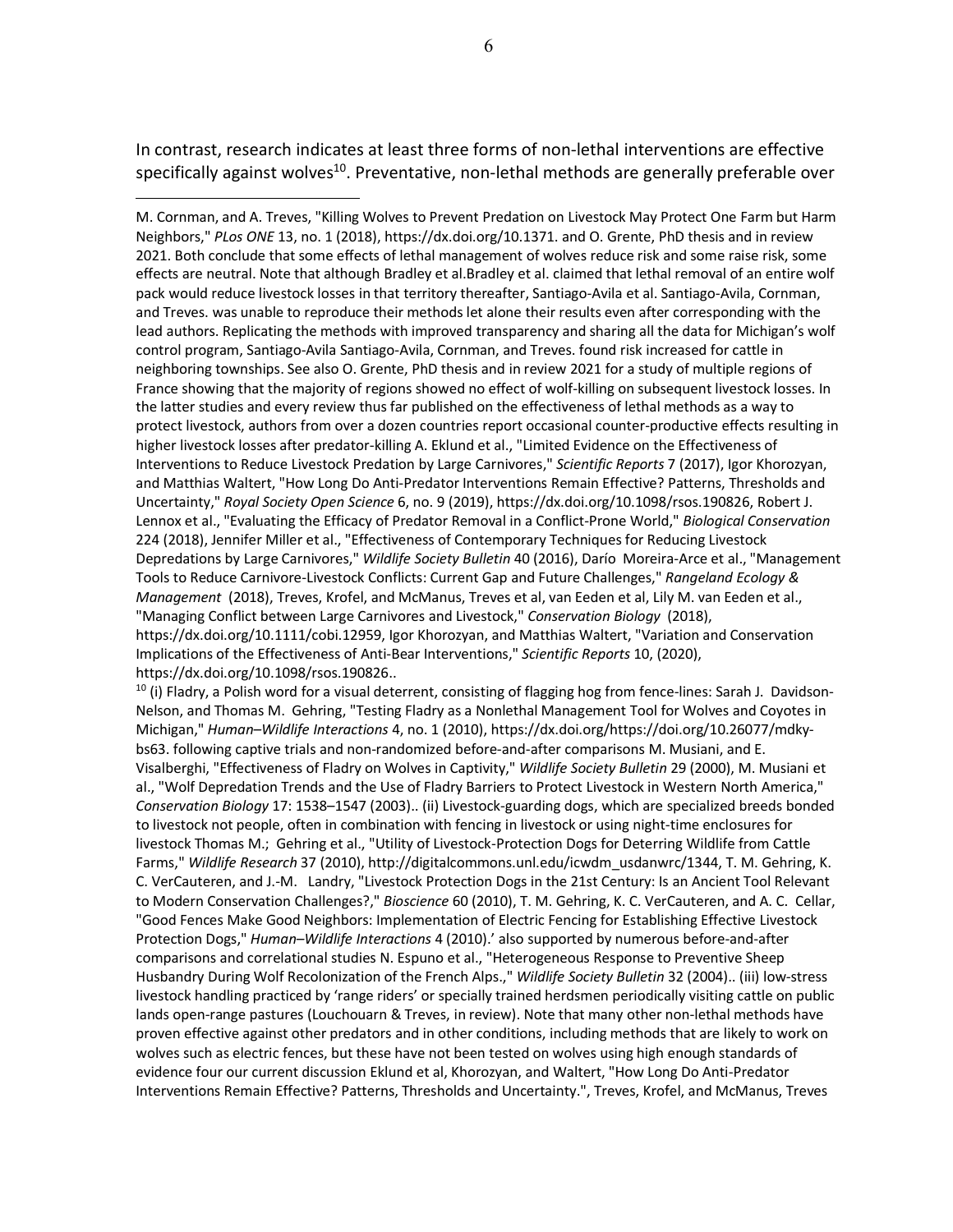post hoc killing of predators because non-lethal methods (a) allow owners to avoid losses as well as associated government reimbursements (thus saving money and time) $^{11}$ , (b) have not led to those counter-productive increases in livestock losses<sup>12</sup>, and (c) avoid removing wolves, which, among other problems, diminish the benefits of wolves and may disrupt social dynamics in ways that lead to additional livestock losses, thereby probably perpetuating a cycle of killing that can spread livestock losses geographically<sup>13</sup>.

Although eradication of all predators would, of course, protect livestock from predation<sup>14</sup>, less drastic killing can produce variable and unpredictable results. For example, lethal management that left survivors of the same species in a majority of cases resulted in higher livestock losses as summarized on the previous page, as did lethal management that

<sup>12</sup> Note that at least one non-lethal method (Foxlights®) were associated with increases in predation by carnivores other than wolves and so resulted in more livestock losses under particular circumstances, i.e., effective against pumas but not Andean foxes in Chile Ohrens, Bonacic, and Treves. and counter-productive against foxes in Australia K. Hall, and P. A. Fleming, "In the Spotlight: Can Lights Be Used to Mitigate Fox Predation in a Free-Range 4 Piggery?," *Applied Animal Behaviour Science* 2 (2021).. Also, sub-lethal methods such as translocation result in higher mortality of the translocated wolves and perhaps recurrent livestock losses following such removals S. H. Fritts, W. J. Paul, and L. D. Mech, "Can Relocated Wolves Survive?," *Wildlife Society Bulletin* 13 (1985)..

<sup>13</sup> Santiago-Avila, Cornman, and Treves.

et al, van Eeden et al, Khorozyan, and Waltert, "Variation and Conservation Implications of the Effectiveness of Anti-Bear Interventions.", Igor Khorozyan et al., "Studded Leather Collars Are Very Effective in Protecting Cattle from Leopard (Panthera Pardus) Attacks," (2020), https://dx.doi.org/10.1002/2688-8319.12013, N. J. Lance et al., "Biological, Technical, and Social Aspects of Applying Electrified Fladry for Livestock Protection from Wolves (Canis Lupus)," *Wildlife Research* 37 (2010)..

 $11$  For research on post-loss reimbursement method for compensation for property damage by wolves and the time and costs experienced by recipients, see Naughton-Treves, Grossberg, and Treves, A. Treves et al., "The Price of Tolerance: Wolf Damage Payments after Recovery," *Biodiversity and Conservation* 18 (2009), J. Montag, "Compensation and Predator Conservation: Limitations of Compensation," *Carnivore Damage Prevention News* 6 (2003), J. Montag, M.E. Patterson, and B. Sutton, *Political & Social Viability of Predator Compensation Programs in the West* (Missoula, MT: School of Forestry, University of Montana, 2003), A. Treves et al., "Wolf Depredation on Domestic Animals: Control and Compensation in Wisconsin, 1976-2000," *Wildlife Society Bulletin* 30 (2002), https://www.jstor.org/stable/3784658.. For research on other carnivores, focused on differences between monetary incentives paid before losses occur and those that reimburse losses, see Montag, *The Coalition Fo Wisconsin Wolf Trackers (Cwwt): Testimony by 28 Volunteer Wolf Census-Takers Declaring Opposition to State Wolf Policy*, 7 July 2012, 2012, A. Zabel, and K. Holm-Muller, "Conservation Performance Payments for Carnivore Conservation in Sweden," *Conservation Biology* 22, no. 2 (2008), K. Schwerdtner, and B. Gruber, "A Conceptual Framework for Damage Compensation Schemes," *Biological Conservation* 134 (2007)..

<sup>&</sup>lt;sup>14</sup> Erlend B. Nilsen et al., "Wolf Reintroduction to Scotland: Public Attitudes and Consequences for Red Deer Management " *Proceedings of the Royal Society B* 274 (2007), S.J. Riley, G.M. Nesslage, and B.A. Maurer, "Dynamics of Early Wolf and Cougar Eradication Efforts in Montana: Implications for Conservation," *Biological Conservation* 119, no. 4 (2004), U. Breitenmoser, "Large Predators in the Alps: The Fall and Rise of Man's Competitors," *Biological Conservation* 83 (1998), Treves et al, A. Treves, and L. Naughton-Treves, "Evaluating Lethal Control in the Management of Human-Wildlife Conflict," in *People and Wildlife, Conflict or Coexistence?*, ed. R. Woodroffe, S. Thirgood, and A. Rabinowitz (Cambridge, UK: Cambridge University Press, 2005).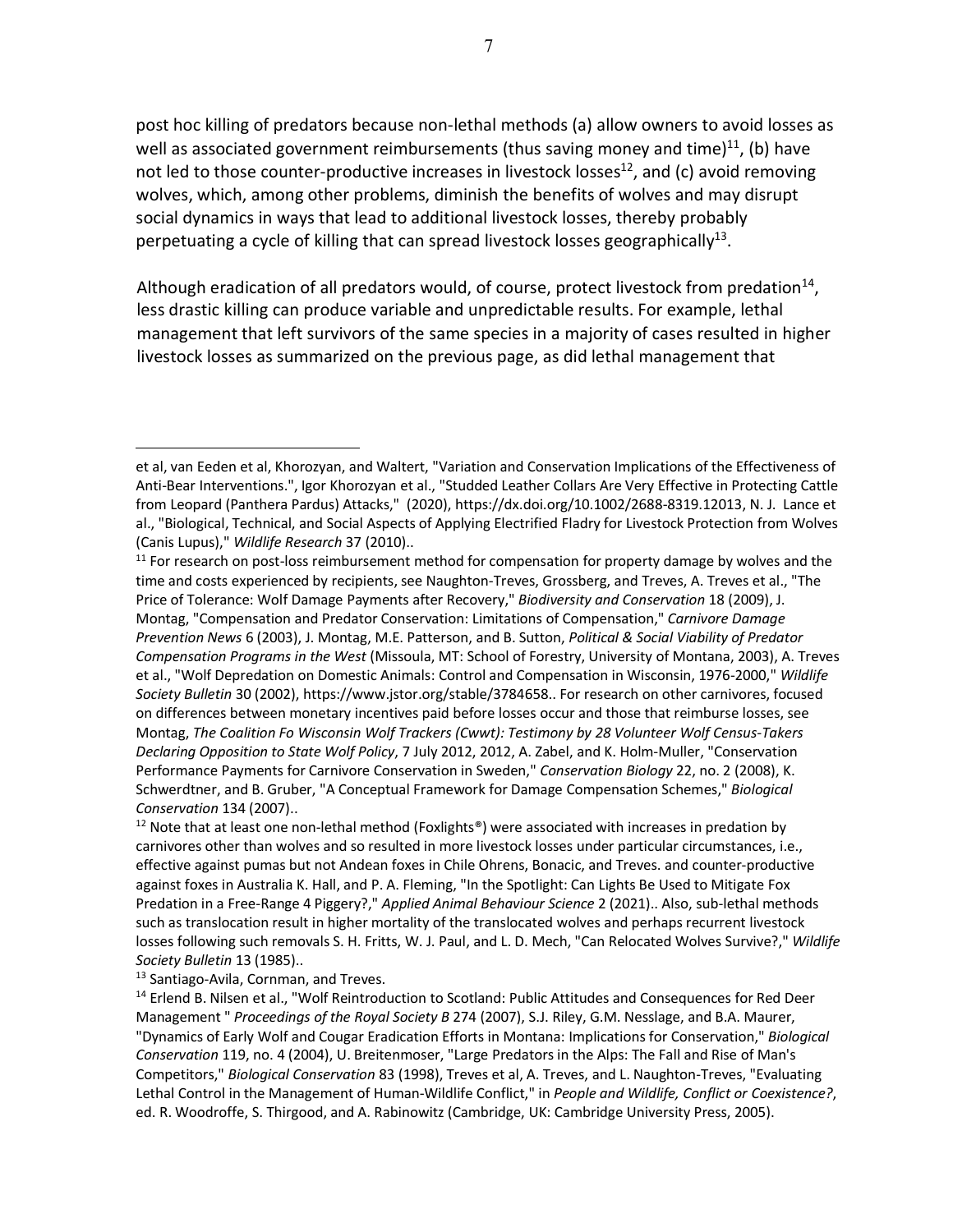eliminated one species but left another species of predator $15$ . The counter-productive increase in property damage or losses of game after lethal management have been reported anecdotally for over half a century<sup>16</sup>. Such anecdotes have been corroborated by systematic scientific studies of coyote-killing<sup>17</sup> and more recently by systematic scientific studies of wolf killing in several countries as summarized in the previous page. Given that societies globally have outlawed programs of eradication of native predators<sup>18</sup>, we conclude from the scientific evidence that non-lethal methods are the more useful alternative.

Relatedly, governments have for a century or more justified killing wolves as a means to

<sup>15</sup> Consider the eradication of the Tasmanian thylacine *Thylacinus cynocephalus* C. Sillero-Zubiri, R. Sukumar, and A. Treves, " Living with Wildlife: The Roots of Conflict and the Solutions," in *Key Topics in Conservation Biology*, ed. D. MacDonald and K. Service (Oxford: Oxford University Press, 2007). that left dingoes (*Canis familiars dingo*) and red foxes (*Vulpes vulpes*) meso-predators to become the dominant livestock predators of Australia and Tasmania T.M. Newsome et al., "Top Predators Constrain Mesopredator Distributions," *Nature Communications* 8 (2017), L.R. Allen, and E.C. Sparkes, "The Effect of Dingo Control on Sheep and Beef Cattle in Queensland," *Journal of Applied Ecology* 38 (2001), C. Greentree et al., "Lamb Predation and Fox Control in South-Eastern Australia," *Journal of Applied Ecology* 37 (2000).. Or consider the expansion of range by coyotes *Canis latrans* in the wake of extermination of red and gray wolves across many U.S. States and Canadian provinces Joseph W. Hinton et al., "Effects of Anthropogenic Mortality on Critically Endangered Red Wolf Canis Rufus Breeding Pairs: Implications for Red Wolf Recovery," *Oryx* doi:10.1017/S0030605315000770 (2016), M. E. Gompper, "Top Carnivores in the Suburbs? Ecological and Conservation Issues Raised by Colonization of North-Eastern North America by Coyotes " *BioScience* 52, no. 2 (2002).. Those and other rmesopredator interactions suggest that eradication of a large predator like the wolf will have varied effects on other animals including domestic ones Benjamin L. Allen et al., "Does Lethal Control of Top-Predators Release Mesopredators? A Re-Evaluation of Three Australian Case Studies," *Ecological Management & Restoration* 15, no. 3 (2016), doi: 10.1111/emr.12118, K. R. Crooks, and M.E. Soulé, "Mesopredator Release and Avifaunal Extinctions in a Fragmented System," *Nature* 400 (1999), M. Krofel et al., "Golden Jackal Expansion in Europe: A Case of Mesopredator Release Triggered by Continent-Wide Wolf Persecution? ," *Hystrix* 28, no. 1 (2007), https://dx.doi.org/10.4404/hystrix-28.1-11819, N. Nattrass et al., "Culling Recolonizing Mesopredators Increases Livestock Losses: Evidence from the South African Karoo," *Ambio* (Nov 2 2019), https://dx.doi.org/10.1007/s13280-019-01260-4, Newsome et al, L.R. Prugh et al., "The Rise of the Mesopredator," *Bioscience* 59, no. 9 (2009), L Minnie, A Gaylard, and GIH Kerley, "Compensatory Life-History Responses of a Mesopredator May Undermine Carnivore Management Efforts " *Journal of Applied Ecology* 53

<sup>(2016),</sup> https://dx.doi.org/10.1111/1365-2664.12581, LM Elbroch et al., "Reintroduced Wolves and Hunting Limit the Abundance of a Subordinate Apex Predator in a Multi-Use Landscape," *Proceedings of the Royal Society B* 287 (2020), http://dx.doi.org/10.1098/rspb.2020.2202..

<sup>16</sup> F. Newby, and R. Brown, "A New Approach to Predator Management in Montana," *Montana Wildlife* 8 (1958), G. C. Haber, "Biological, Conservation, and Ethical Implications of Exploiting and Controlling Wolves," *Conservation Biology* 10 (1996).

 $17$  Virtually all coyote predation on sheep is done by mated pairs with pups to feed, so most lethal management kills coyotes that have not killed and will not kill sheep F. F. Knowlton, E. M. Gese, and M. M. Jaeger, "Coyote Depredation Control: An Interface between Biology and Management," *Journal of Range Management* 52 (1999).; also see A.D. Wallach, D. Ramp, and A. J. O'Neill, "Cattle Mortality on a Predator-Friendly Station in Central Australia," *Journal of Mammalogy* 98, no. 1 (2017), DOI:10.1093/jmammal/gyw145. for counterproductive effects of killing dingoes on an Australian cattle ranch.

<sup>18</sup> William J. Ripple et al., "Status and Ecological Effects of the World's Largest Carnivores," *Science* 343, no. 6167 (2014), William J. Ripple et al., "Conserving the World's Megafauna and Biodiversity: The Fierce Urgency of Now," *Bioscience* 67, no. 3 (2017), W. J. Ripple et al., "World Scientists' Warning to Humanity: A Second Notice," *Bioscience* 67, no. 12 (2017).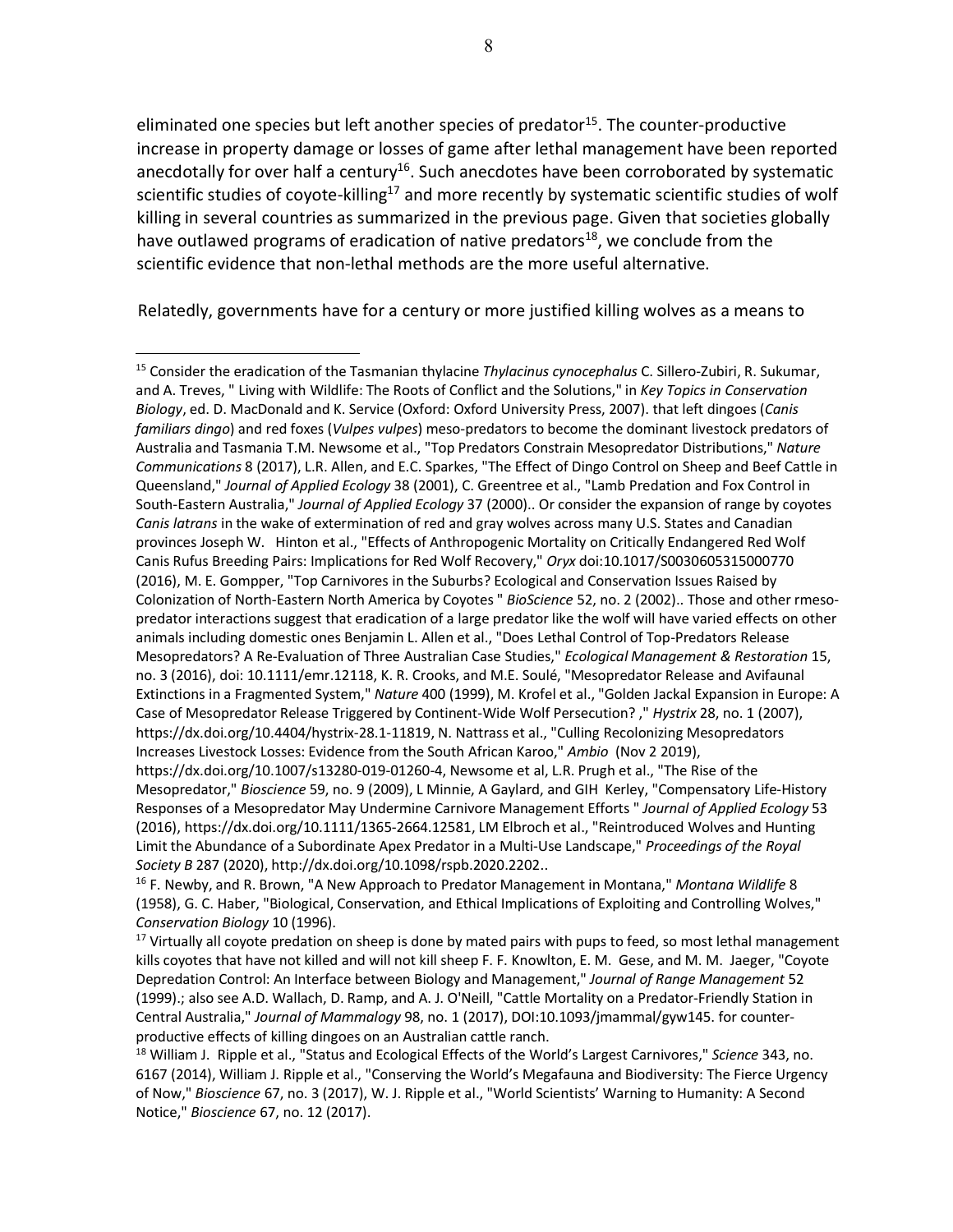increase hunting opportunity for hunters seeking wild ungulates such as elk and deer<sup>19</sup>. Yet, while the best scientific evidence shows that wolves are capable of reducing wild ungulate densities<sup>20</sup>, wolves' ability to limit ungulate populations likely depends on other factors (e.g., winter severity).<sup>21</sup> Moreover, the most recent meta-analysis indicates that, counterintuitively, predator control can actually lead to reductions in wild ungulate abundance, juvenile survival, and adult survival.

Also, reports from all states with wolf populationsindicate that opportunitiesto hunt wild ungulates have not been diminished by increased wolf populations<sup>22</sup>. Indeed, recent records from Idaho, Montana, and Wyoming indicate that the number of elk killed by hunters in recent years is stable to increasing in those three states, as are elk populations<sup>23</sup>. In Wisconsin, the thirty-year period 1980-2010 saw the state white-tailed deer population double from 800,000 to 1.6 million while the wolf population went from a handful to 700 wolves. Additionally, hunters took 200,000 deer in the 1980s to 500-  $600,000$  in the  $2000s^{24}$ . Collectively, these data and the scientific studies suggest that efforts to kill wolves to increase wild ungulate abundance should be undertaken rarely and that the potential for opposite, counterproductive effects be considered. Such

<sup>19</sup> Theberge, and Gauthier, A. Leopold, *Game Management* (New York: Scribner 1933 and Madison, WI: Unievrsity of Wisconsin Press 1986, 1933 reprinted 1986), A. Leopold, *A Sand County Almanac: And Sketches Here and There* (Oxford University Press, 1949).

 $^{20}$  William J. Ripple and Robert L. Beschta. "Large predators limit herbivore densities in northern forest ecosystems." *European Journal of Wildlife Research* 58, no. 4 (2012): 733-742.<br><sup>21</sup> Clark, and Hebblewhite.Peterson, Rolf O., John A. Vucetich, Joseph M. Bump, and Douglas W. Smith. "Trophic

cascades in a multicausal world: Isle Royale and Yellowstone." Annual Review of Ecology, Evolution, and Systematics 45 (2014): 325-345.

<sup>&</sup>lt;sup>22</sup>Clark & Hebblewhite (2021) concluded that "...it is unknown how effective predator removal is in decreasing predation on ungulates due to a lack of quantitative synthesis, despite the long history of implementation in North America… from 47 publications. We then conducted a meta-analysis to determine the overall effect size and factors which increased ungulate demography during predator removal. Lastly, we tested for evidence of publication bias and experimental rigour for these experiments… Focusing just on management removals, ungulate demographic responses increased only by 7.8% (95% PI = −32% to 72%)… The low and variable effectiveness of predator removal for ungulate populations might be linked to ungulates' slow life history and the compensatory mortality of carnivores on ungulates, though effects were stronger on endangered prey. We identified the experimental design factors that led to greater uncertainty in ungulate responses to predator removal, including lack of randomization, low replication and short temporal length. Lastly, we found evidence of publication bias, where experiments with poor rigour and negative effects (i.e. reduced ungulate demography following predator removal) were under-reported." Clark, T.J. and M. Hebblewhite, *Predator control may not increase ungulate populations in the future: A formal meta-analysis.* Journal of Applied Ecology, 2021. **58**(4): p. 812-824. https://doi.org/10.1111/1365-2664.13810.

<sup>&</sup>lt;sup>23</sup> Data from Idaho, Montana and Wyoming were aggregated by Colorado State University Extension; a summary is available here: https://extension.colostate.edu/topic-areas/people-predators/wolves-big-gameand-hunting-8-001/

<sup>&</sup>lt;sup>24</sup> Also from 1975-2020, the state deer population grew from 600,000 to 1.61 million in post-hunt (Source https://www.researchgate.net/figure/Wisconsin-Prehunt-and-Posthunt-Deer-Population-Estimates-and-Goal-1960-2010-Source fig5 324135601) during a similar period the wolf population grew from zero to 1034 in late winter counts BUREAU OF WILDLIFE MANAGEMENT, *Wisconsin Gray Wolf Monitoring Report 15 April 2019 through 14 April 2020*, by J.E. Wiedenhoeft et al. (Madison, Wisconsin: Wisconsin Department of Natural Resources, 2020)..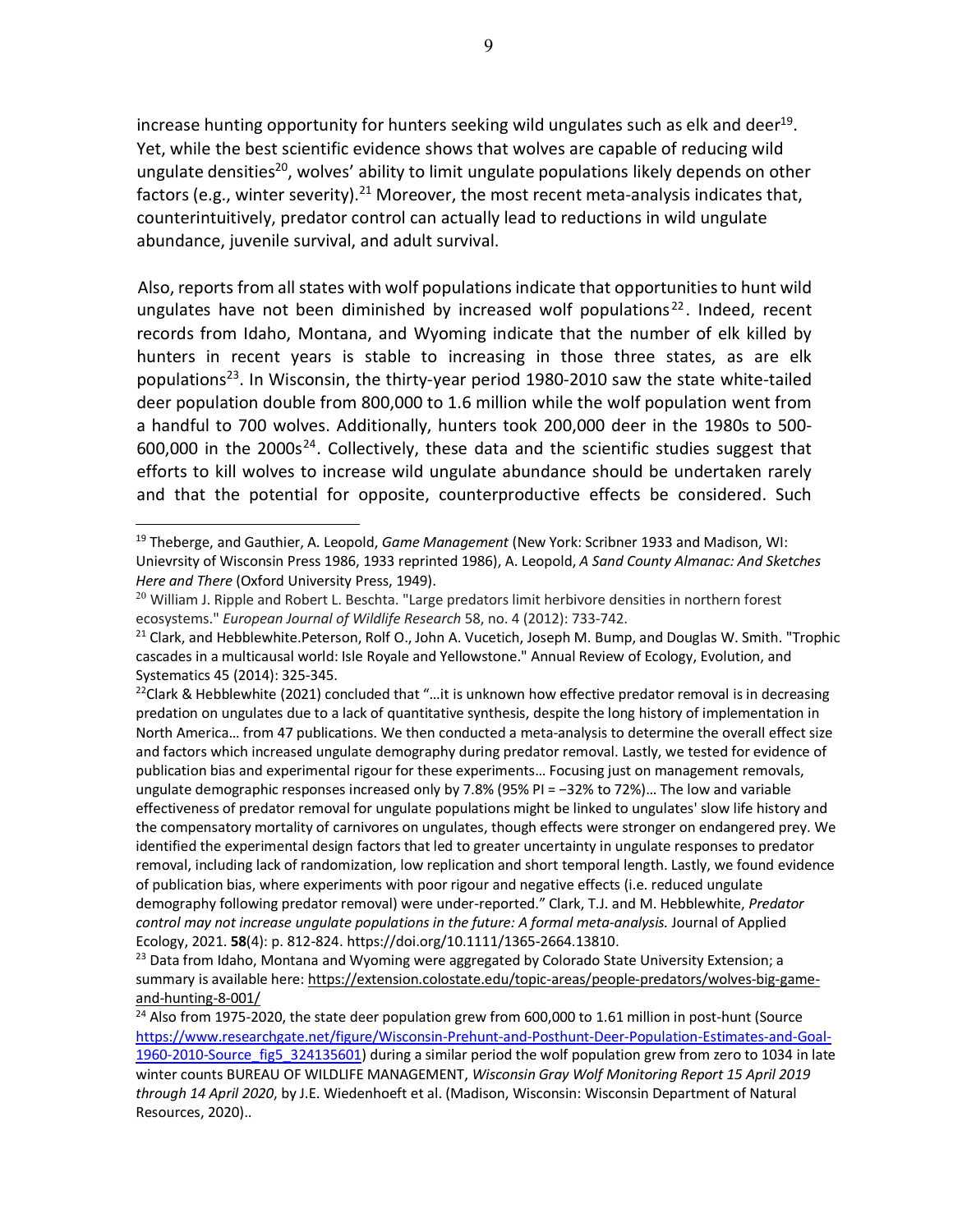predator control should only be implemented with scientific understanding and caution.

III. Increasing human safety

A final reason governments have given to kill wolves is to increase human safety<sup>25</sup>. Although wolves can and do occasionally attack people, such encounters are extremely rare. While attacks are often linked with rabies, predatory attacks also occur. However, as a recent review concluded, "…these have been associated with a special set of environmental circumstances (absence of wild prey, heavily modified landscapes, high density of humans engaged in vulnerable activities) that are no longer present...<sup>"26</sup> and consequently, "the risks of wolf attacks are currently very low", at least in North American Europe.<sup>27</sup>

In those rare cases where wolves exhibit behavior that has led to attacks on humans in the past (e.g., food-conditioning), it may be prudent to kill those specific animals that appear to be an

imminent threat to safety. However, there is simply no evidence that such behavior is widespread, nor is there a reason to believe that the aggressive killing programs proposed by U.S. states would lead to a meaningful reduction of risk. Indeed, given that zero people have been killed by wild wolves in the lower 48 states in the last 50 years<sup>28</sup>, attempting to justify widespread killing based upon concern for safety appears disingenuous at best.

IV. Humans, wolves, and maximizing benefits minus costs of coexistence

<sup>&</sup>lt;sup>25</sup> During European history, wolf attacks were more common but were associated in a majority of incidents with rabies or starving wolves apparently J. D. C. Linnell, and T. Bjerke, "Frykten for Ulven. En Tverrfaglig Utredning. (Fear of Wolves: An Interdisciplinary Study.)," *Norsk Institutt for Naturforskning. Oppdragsmelding* 722 (2002).; see also case studies in VE; Sidorovich, LL; Tikhomirova, and B. Jedrzejewska, "Wolf Canis Lupus Numbers, Diet and Damage to Livestock in Relation to Hunting and Ungulate Abundance in Northeastern Belarus During 1990-2000," *Wildlife Biology* 9, no. 2 (2003), K. S. Rajpurohit, "Child Lifting Wolves in Hazaribagh, India," *Ambio* 28 (1998).. Other precipitating conditions may include food provisioning that habituates wild wolves to finding food near people M. E. McNay, "Wolf-Human Interactions in Alaska and Canada: A Review of the Case History," *Wildlife Society Bulletin* 30 (2002).. Given the recovery of many wild prey populations eaten by wolves and wider acknowledgment of the problem associated with supplemental feeding of wild carnivores, the conditions for wolf attacks on people have accordingly diminished. It's unclear to us if rabies or other zoonotic diseases have changed in incidence among wild wolves, but the bidirectional nature of transmission of some of these diseases suggests that we not only need study of incidence in wild wolves but also study of their incidences in domestic animals ranging in wild habitat, if we wish to control the transmission of disease to wolves near people.

<sup>&</sup>lt;sup>26</sup> Linnell, John DC, and Julien Alleau. "Predators that kill humans: myth, reality, context and the politics of wolf attacks on people." In *Problematic wildlife*, pp. 357-371. Springer, Cham, 2016.

<sup>&</sup>lt;sup>27</sup> Linnell, John DC, and Julien Alleau. "Predators that kill humans: myth, reality, context and the politics of wolf attacks on people." In *Problematic wildlife*, pp. 357-371. Springer, Cham, 2016.

<sup>&</sup>lt;sup>28</sup> In a recent review, John Linnell and Colleagues identified just two fatal attacks in all of North America and Europe over the past 18 years (in Alaska and Canada). We stress, as they did, that wolves do attack and kill people, but fatal attacks are exceedingly rare. Linnell, John DC et al. "Wolf attacks on humans: an update for 2002–2020." NINA Report 1944. Norwegian Institute for Nature Research.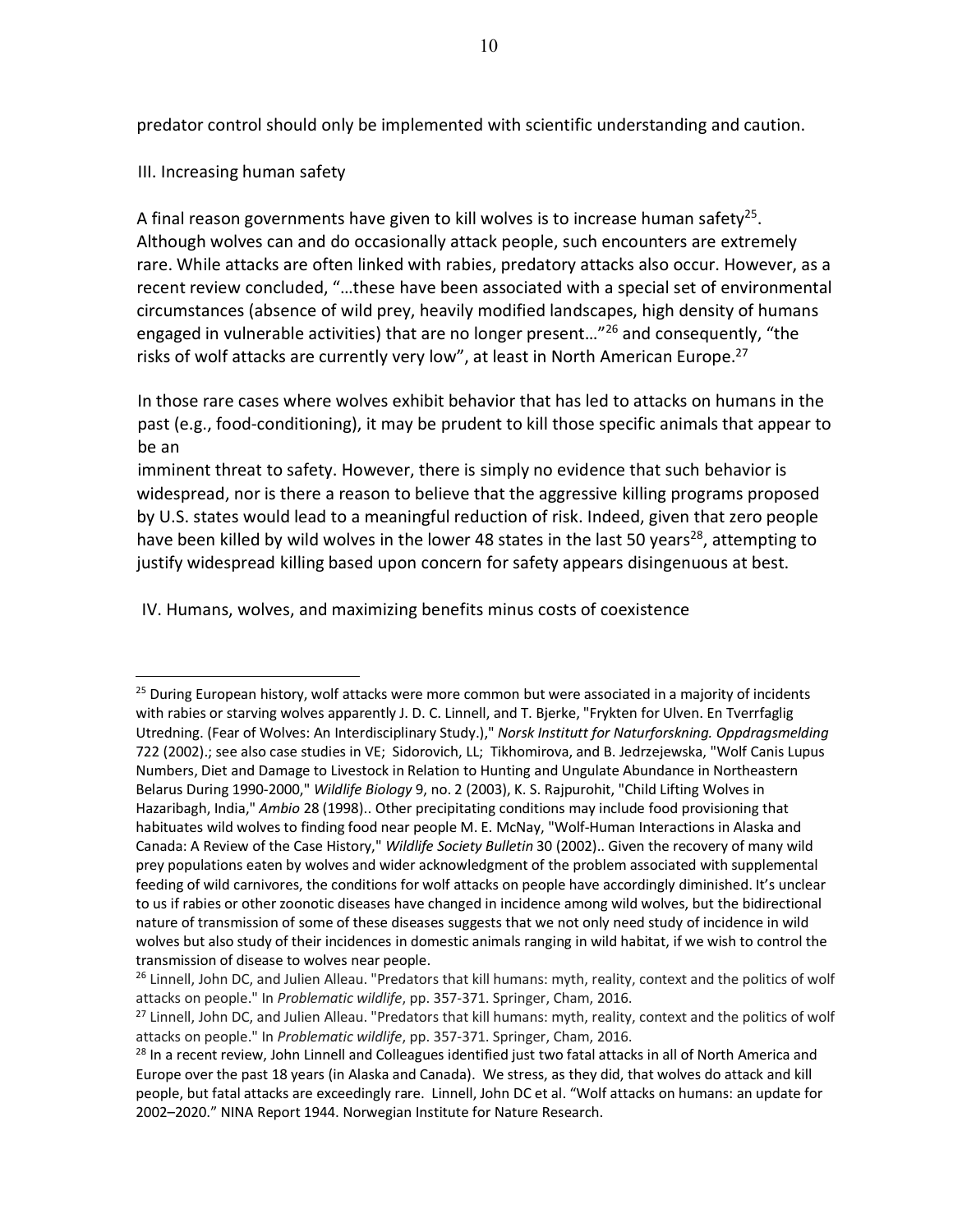Public policy debate often focuses on population size without considering individuals<sup>29</sup>. Behavioral and cognitive scientists have shown that wolves are intelligent, cooperative individuals with personalities, complex social relationships, and cultures in their families and networks of packs<sup>30</sup>. Genetic evidence is increasingly pointing to small demographic units such as packs and even individuals as vital repositories of unique genetic information  $31$ , challenging the idea that management should be concerned only with populations (as opposed to individual animals). This value judgment<sup>32</sup>--that wildlife management should not be concerned with individuals-- has deep roots in American game management, which has historically been focused on the production of game for hunting and trapping opportunities<sup>33</sup>. Recent research showing relative homogeneity (in terms of values) in state wildlife agencies<sup>34</sup> is likely promoting resistance to recognizing the importance of smaller demographic units. One means of reducing such bias is to make agency decision processes more inclusive—that is, involving individuals trained in different traditions, and representing broad interests<sup>35</sup>.

11

 $^{29}$  F.J. Santiago-Avila, W. S. Lynn, and A. Treves, "Inappropriate Consideration of Animal Interests in Predator Management: Towards a Comprehensive Moral Code," in *Large Carnivore Conservation and Management: Human Dimensions and Governance*, ed. T. Hovardos (New York: Taylor & Francis, 2018), J. A. Vucetich, and M. P. Nelson, "Wolf Hunting and the Ethics of Predator Control," in *Political Science, Comparative Politics, Political Theory* (Oxford, UK: Oxford Handbooks Online, 2014), F.J. Santiago-Ávila, A. Treves, and W.S. (equal co-authors) Lynn, "Just Preservation, Trusteeship and Multispecies Justice," *Animal Sentience: Response to Commentary on Treves et al. on Just Preservation* 27, no. 27 (2020), https://dx.doi.org/10.51291/2377-7478.1665, F.J. Santiago-Avila, and W. S. Lynn, "Bridging Compassion and Justice in Conservation Ethics," *Biological Conservation* 248 (2020), A. Treves, F. Santiago-Ávila, and W.S. Lynn, "Just Preservation," *Biological Conservation* 229 (2018), https://dx.doi.org/10.1016/j.biocon.2018.11.018, A. Treves, and F. J. Santiago-Ávila, "Myths and Assumptions About Human-Wildlife Conflict and Coexistence," *Conservation Biology* 34, no. 4 (2020), https://dx.doi.org/ 10.1111/cobi.13472.

<sup>30</sup>B. Hare, and M. Tomasello, "Human-Like Social Skills in Dogs?," *TRENDS in Cognitive Sciences* 9, no. 9 (2005), Evan L. MacLean, and B. Hare, "Dogs Hijack the Human Bonding Pathway," *Science* 348, no. 6232 (2015), Sarah Marshall-Pescini et al., "Importance of a Species' Socioecology: Wolves Outperform Dogs in a Conspecific Cooperation Task," *Proceedings of the National Academy of Sciences* 114, no. 44 (2017),

https://dx.doi.org/10.1073/pnas.1709027114, Santiago-Avila, Lynn, and Treves, in *Large Carnivore Conservation and Management: Human Dimensions and Governance*, Santiago-Ávila, Treves, and Lynn, Santiago-Avila, and Lynn.

<sup>&</sup>lt;sup>31</sup> C. Carroll et al., "Wolf Delisting Challenges Demonstrate Need for an Improved Framework for Conserving Intraspecific Variation under the Endangered Species Act," *Bioscience* 71, no. 1 (2021), https://dx.doi.org/doi:10.1093/biosci/biaa125.

 $32A$ . Treves et al., "Transparency About Values and Assertions of Fact in Natural Resource Management," *Frontiers in Conservation Science: Human-Wildlife Dynamics* 2 (2021),

https://dx.doi.org/10.3389/fcosc.2021.631998, F.J. santiago-Ávila, "Muddled Facts and Values: Positivism, Egoism, and Anthropocentrism in the Anthropocene," *Animals and Society* (2020), https://dx.doi.org/10.1163/15685306-bja10020.

<sup>33</sup>Leopold, Aldo. *Game Management.* Madison: University of Wisconsin Press, 1933.

<sup>34</sup> Manfredo, Michael J., Tara L. Teel, Andrew W. Don Carlos, Leeann Sullivan, Alan D. Bright, Alia M. Dietsch, H. Bruskotter, and David Fulton. "The changing sociocultural context of wildlife conservation." Conservation Biology 34, no. 6 (2020): 1549-1559.

<sup>&</sup>lt;sup>35</sup>For example, Schulz-Hardt et al. (2002) show that more heterogenous groups can reduce biased information seeking, leading groups to consider a broader range of information. Schulz-Hardt, Stefan, Marc Jochims, and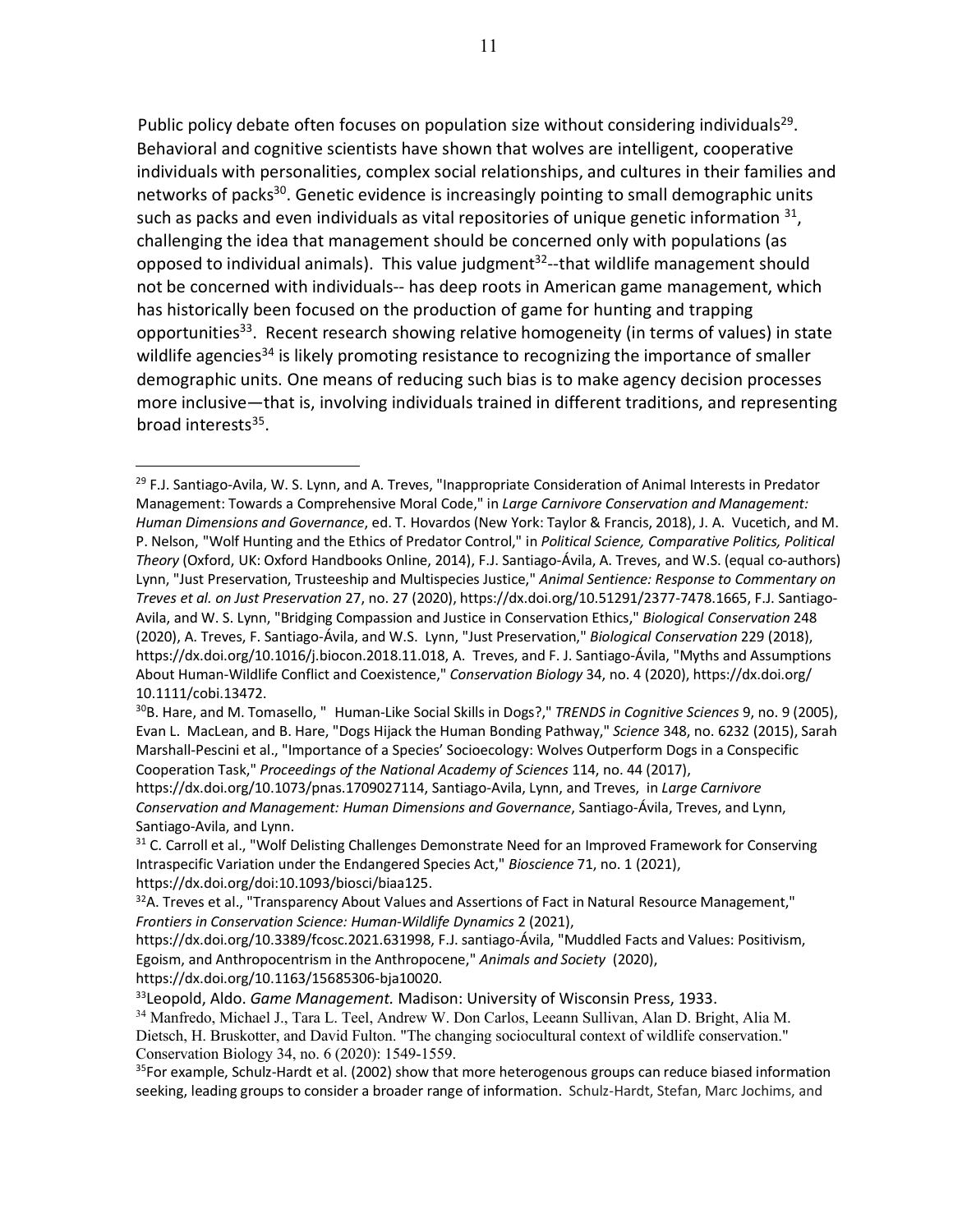Research documenting changes in social values suggests that management that ignores welfare outcomes for individual animals is likely to be increasingly out of step with U.S. values and expectations for wildlife management<sup>36</sup>. Moreover, the common conflation of animal rights and individual animal worth or individual intrinsic values is an error in defining one's terms that all scientists should work to rectify. Research shows that majorities of people appreciate wolves<sup>37</sup>, and that the benefits people appreciate from wildlife such as wolves are both financial and non-financial. That research also shows that the U.S. public prefers non-lethal methods to lethal ones, a trend intensifying over time.<sup>38</sup> Such views are under-represented in U.S. wildlife agencies currently<sup>39</sup>.

Beyond these aesthetic and economic benefits, many studies suggest wolves can elicit broader ecological benefits through their effect on their prey, associated scavengers, and vegetation<sup>40</sup>. Though these benefits are likely dependent upon certain conditions, and therefore cannot be anticipated in all cases, research suggests wolves can enhance biodiversity by direct and indirect pathways begun by limiting ungulate herbivory or by altering the competition between prey species or their relative abundances. Although more research is needed, hundreds of studies in many systems indicate that top predators play such roles in their ecosystems $41$ .

Moreover, the ecological effects of wolves have the potential to benefit humans indirectly. Indeed, one study found where wolf packs hunt there are fewer deer-vehicle collisions<sup>42</sup>.

Dieter Frey. "Productive conflict in group decision making: Genuine and contrived dissent as strategies to counteract biased information seeking." *Organizational Behavior and Human Decision Processes* 88, no. 2 (2002): 563-586.

<sup>&</sup>lt;sup>36</sup> Manfredo, Michael J., Tara L. Teel, Richard EW Berl, H. T. Bruskotter, and Shinobu Kitayama. "Social value shift in favour of biodiversity conservation in the United States." *Nature Sustainability* 4, no. 4 (2021): 323-330.

<sup>&</sup>lt;sup>37</sup> Bruskotter et al, M. J. Manfredo et al., "The Changing Sociocultural Context of Wildlife Conservation," *Conservation Biology* (Mar 4 2020), https://dx.doi.org/10.1111/cobi.13493.

<sup>&</sup>lt;sup>38</sup> Reiter, D.K., M.W. Brunson, and R.H. Schmidt, "Public attitudes toward wildlife damage management and policy." Wildlife Society Bulletin, 1999. **27**(3):746-758.

<sup>&</sup>lt;sup>39</sup> Clark, S.G. and C. Milloy, "The North American Model of Wildlife Conservation: An Analysis of Challenges and Adaptive Options", in *Large Carnivore Conservation: Integrating Science and Policy in the North American West*, S.G. Clark and M.B. Rutherford, Editors. 2014, The University of Chicago Press: Chicago. p. 289-324. <sup>40</sup> Among ecological benefits wolves may contribute to reducing the incidence or transmission of zoonotic and wildlife diseases M.A. Wild et al., "The Role of Predation in Disease Control: A Comparison of Selective and Nonselective Removal on Prion Disease Dynamics in Deer," *Journal of Wildlife Diseases* 47, no. 1 (2011), E. Tanner et al., "Wolves Contribute to Disease Control in a Multi-Host System," *Scientific Reports* 7940 (2019)., improve scavenger diversity D. W. Smith, R. O. Peterson, and D. B. Houston, "Yellowstone after Wolves," *Bioscience* 53, no. 4 (2003). and reduce deer damage to vegetation Jean-Louis Martin, Simon Chamaillé-Jammes, and D. M. Waller, "Deer, Wolves, and People: Costs, Benefits and Challenges of Living Together," *Biological Reviews* 95, no. 3 (2020), https://dx.doi.org/10.1111/brv.12587..

<sup>41</sup> James A. Estes et al., "Trophic Downgrading of Planet Earth," *Science* 333, no. 6040 (2011).

 $42$  From Wisconsin, preliminary findings suggest that where wolf packs hunt, counties report fewer deer-vehicle collisions with associated protection of human life and associated financial savings totaling in the millions of dollars Jennifer L. Raynor, Corbett A. Grainger, and Dominic P. Parker, "Wolves Make Roadways Safer, Generating Large Economic Returns to Predator Conservation," *Proceedings of the National Academy of*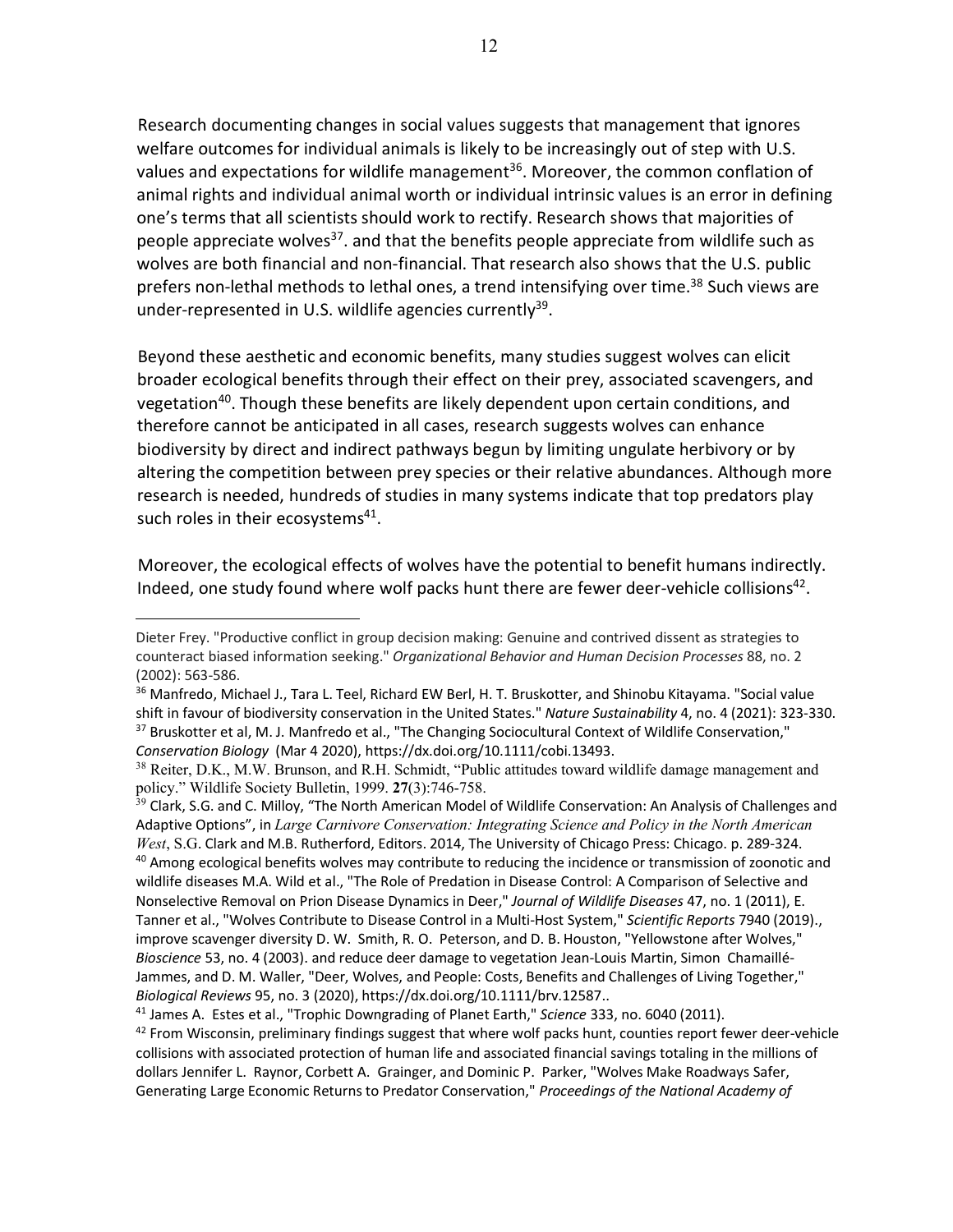Several studies in Wisconsin show benefits of wolves for forest diversity and resilience, and others suggest that wolves may lower the risk of zoonotic disease.

Collectively, the literature documenting the broad risks and benefits associated with wolves makes it difficult for scientists to understand the fact claims used by states to justify the current aggressive efforts to kill wolves. The risks associated with wolves (i.e., attacks on livestock, pets or humans; diminished hunting opportunity) is likely to be exceedingly small. At the population level, these costs are inconsequential relative to other non-wolf risks to those human interests<sup>43</sup>. Although society must make the value judgment not scientists, it behooves s to point out that programs of lethal management of wolves are not cost-free so the use of public funds for wolf killing should be weighed against the benefits-costs of wolves protected from such programs and the need for public funds for other priorities.

https://dx.doi.org/https://doi.org/10.1111/1365-2745.12095., and forests were more biodiverse in wildlife and plants, were more mature, had higher tree volumes, showed higher regeneration rates, and experienced fewer invasive species population explosions D. M. Waller, and N.J. Reo, "First Stewards: Ecological Outcomes of Forest and Wildlife Stewardship by Indigenous Peoples of Wisconsin, USA," *Ecology and Society* 23, no. 1 (2018), https://doi.org/10.5751/ES-09865-230145.. These recent results have not yet been formally compared to the economic costs long attributed to wolves, so we call for such a formal analysis by economists. <sup>43</sup> For example, in Wisconsin, livestock losses to wolves affected <!% of farms and a tenth of one percent of livestock, while at the same time being highly predictable in space so one might attempt to prevent even those few losses Treves et al, A. Treves et al., "Forecasting Environmental Hazards and the Application of Risk Maps to Predator Attacks on Livestock," *Bioscience* 61 (2011), A. Treves, and M.F. Rabenhorst, "Risk Map for Wolf Threats to Livestock Still Predictive 5 Years after Construction," *PLos ONE* 12, no. 6 (2017), https://dx.doi.org/http://journals.plos.org/plosone/article?id=10.1371/journal.pone.0180043.. Also, wolf-dog interactions suffer from reporting biases and notable instances where dog owners failed to take preventive precautions despite being informed of where the risks lay E.R. Olson et al., "Landscape Predictors of Wolf Attacks on Bear-Hunting Dogs in Wisconsin, USA," *Wildlife Research* 41 (2014), A. P. Wydeven et al., "Characteristics of Wolf Packs in Wisconsin: Identification of Traits Influencing Depredation," in *People and Predators: From Conflict to Coexistence*, ed. N. Fascione, A. Delach, and M. E. Smith (Washington, D. C.: Island Press, 2004).. The Wisconsin public expected domestic animal owners to follow best management practices and responsible husbandry, seemingly to avoid the moral hazards that can accompany compensation programs Naughton-Treves, Grossberg, and Treves, Treves et al.. Instead, compensation rules became more lax and more generous under political pressure from powerful interest groups Treves et al.. At the same time, in other regions, concerns rose about the accuracy of verification of wolf predation and the reliability of compensation programs suggest that an important remedy would be third-party scrutiny of methods used and data collected by agencies José V. López-Bao et al., "Building Public Trust in Compensation Programs through Accuracy Assessments of Damage Verification Protocols," *Biological Conservation* 213 (2017), M. Agarwala et al., "Paying for Wildlife. Compensation Policy and Practice for Wolves in Solapur, India and Wisconsin, USA," *Biological Conservation* 143, no. 12 (2010), Liivi Plumer et al., "Assessing the Roles of Wolves and Dogs in Livestock Predation and Suggestions for Mitigating Human-Wildlife Conflict and Conservation of Wolves," *Conservation Genetics* https://doi.org/10.1007/s10592-017-1045-4 (2018).. The increased scrutiny of compensation programs worldwide has led to population-wide economic analyses of wolf predation on livestock. Many studies show that other causes of morbidity and mortality in livestock such as disease, weather, and accidents are far more serious, especially in systems where owners have left livestock unsupervised for long periods J. D. C. Linnell, and H. Broseth, "Compensation for Large Carnivore Depredation of Domestic Sheep," *Carnivore Damage Prevention News* 6 (2003), Allen, and Sparkes, Wallach, Ramp, and O'Neill..

*Sciences* 118, no. 22 (2021), https://dx.doi.org/https://doi.org/10.1073/pnas.2023251118.), rare understory plants fare better near the center of wolf pack territories Ramana Callan et al., "Recolonizing Wolves Trigger a Trophic Cascade in Wisconsin (USA)," *Journal of Ecology* 101 (2013),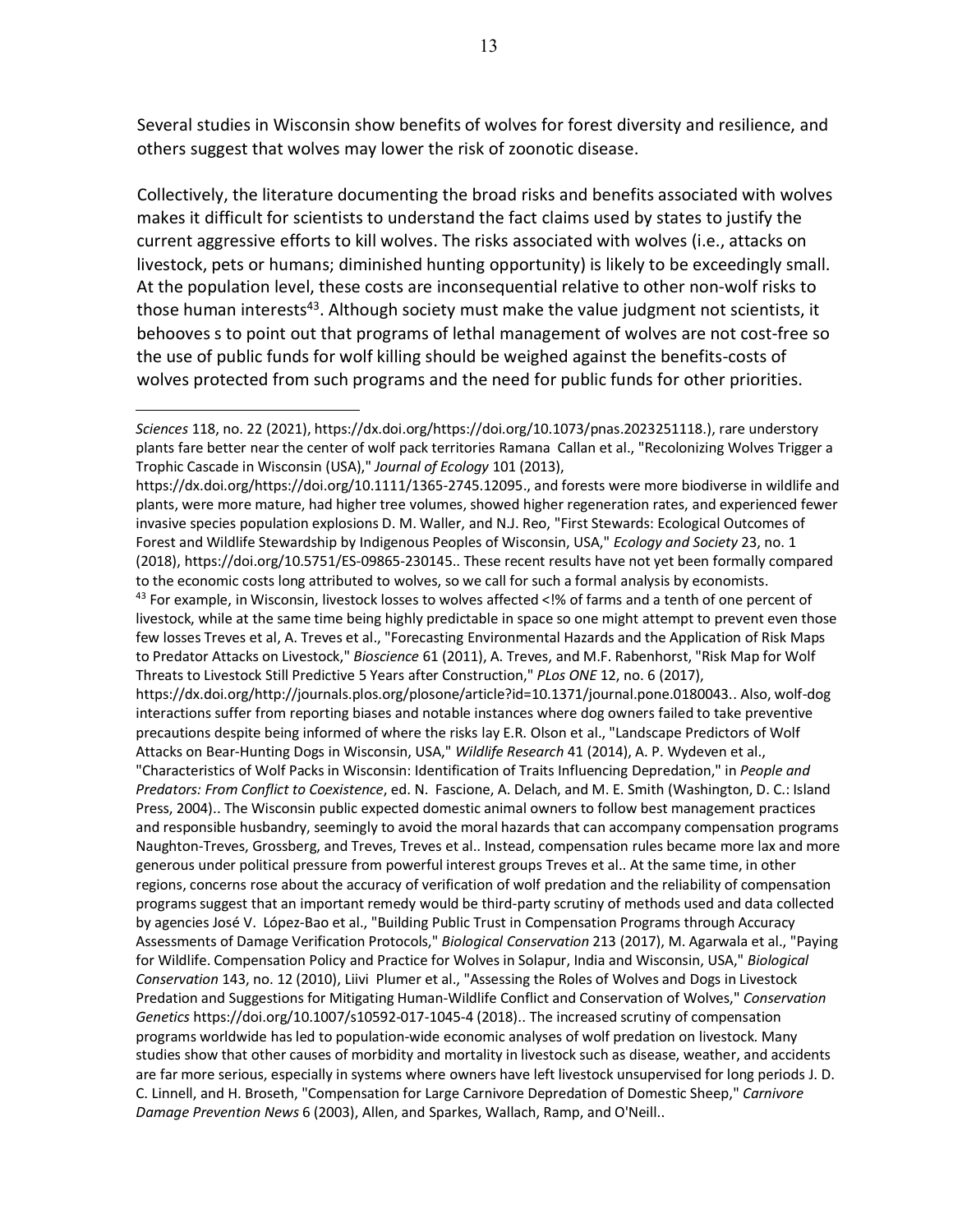Moreover, it is not at all clear that aggressive killing of wolves is likely to significantly reduce these risks as we summarized in section II. Conversely, it is likely that the large-scale killing of hundreds of wolves as proposed by some states will substantially diminish the benefits associated with their presence as we summarized in the latter section.

V. Why are states aggressively killing wolves?

The scarcity of scientific evidence justifying lethal management of wolves leads to an obvious question: why are state governments promoting aggressive killing programs? Are these programs simply misguided attempts to promote the outcomes—increased safety, increased hunting opportunity, decreased livestock predation— that politicians have provided as justification? Or alternatively, are such justifications merely post-hoc rationalizations meant to make these programs more palatable to a largely skeptical, but uninformed public? And if so, what is it they truly seek to accomplish with such policy? Of course, we cannot know until policy-makers state their values and ethical reasoning more plainly.

## References and Citations

- Agan, S.W., A. Treves, and E.L. Willey. "Estimating Poaching Risk for the Critically Endangered Wild Red Wolf (Canis Rufus)." *PLos ONE* 16, no. 5 (2021): e0244261. https://dx.doi.org/10.1371.
- Agarwala, M., S. Kumar, L. Naughton-Treves, and A. Treves. "Paying for Wildlife. Compensation Policy and Practice for Wolves in Solapur, India and Wisconsin, USA." *Biological Conservation* 143, no. 12 (2010): 2945-55.
- Allen, Benjamin L., Geoff Lundie-Jenkins, Neil D. Burrows, Richard M. Engeman, Peter J.S. Fleming, and Luke K.- P. Leung. "Does Lethal Control of Top-Predators Release Mesopredators? A Re-Evaluation of Three Australian Case Studies." *Ecological Management & Restoration* 15, no. 3 (2016): 193-95. doi: 10.1111/emr.12118.
- Allen, L.R., and E.C. Sparkes. "The Effect of Dingo Control on Sheep and Beef Cattle in Queensland." *Journal of Applied Ecology* 38 (2001): 76-87.
- Bjorge, R. R., and J. R. Gunson. "Wolf Predation of Cattle on the Simonette River Pastures in Northwestern Alberta." In *Wolves in Canada and Alaska: Their Status, Biology and Management.* Edited by L. N. Carbyn: Canadian Wildlife Service, Edmonton., 1983.
- Bradley, Elizabeth H., Hugh S. Robinson, Edward E. Bangs, K. Kunkel, Michael D. Jimenez, Justin A. Gude, and Todd Grimm. "Effects of Wolf Removal on Livestock Depredation Recurrence and Wolf Recovery in Montana, Idaho, and Wyoming." *Journal of Wildlife Management* 79, no. 8 (2015): 1337–46.
- Breitenmoser, U. "Large Predators in the Alps: The Fall and Rise of Man's Competitors." *Biological Conservation* 83 (1998): 279-89.

Brown, M. "Three States Seek to Retain Control of Wolves." *Associated Press*2008.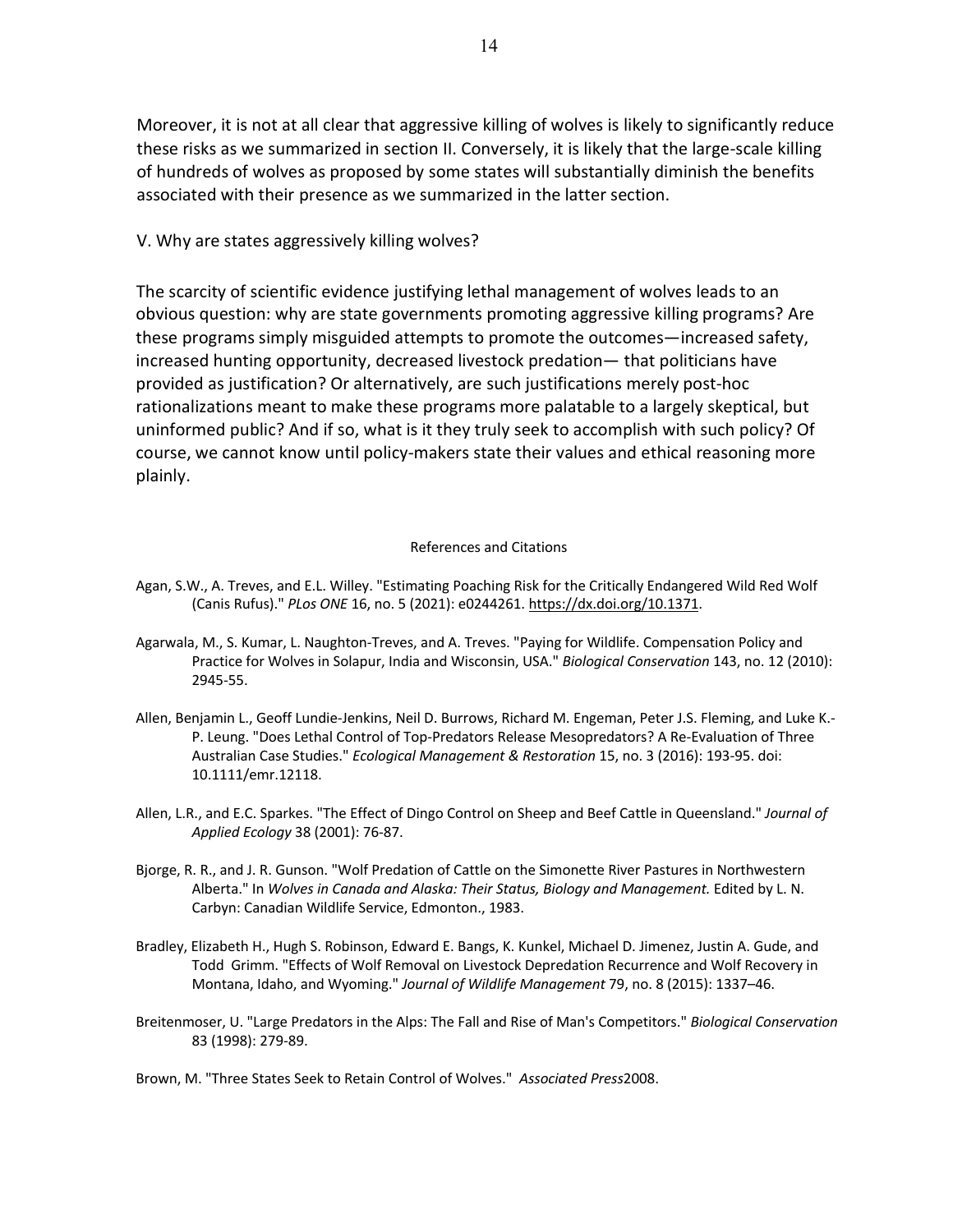- Brown, M., and Iris Samuels. "Us States Look to Step up Wolf Kills, Pushed by Republicans." *Associated Press* (https://apnews.com/article/donald-trump-wildlife-animals-lakes-billings-5eda7213f2cbec6c3d46897e74dddf80). March 7, 2021, 2021. Accessed 10 March 2021, https://apnews.com/article/donald-trump-wildlife-animals-lakes-billings-5eda7213f2cbec6c3d46897e74dddf80.
- Browne-Nuñez, C., A. Treves, D. Macfarland, Z. Voyles, and C. Turng. "Tolerance of Wolves in Wisconsin: A Mixed-Methods Examination of Policy Effects on Attitudes and Behavioral Inclinations." *Biological Conservation* 189 (2015): 59–71.
- Bruskotter, J. T., E. Toman, S. A. Enzler, and R. H. Schmidt. "Are Gray Wolves Endangered in the Northern Rocky Mountains? A Role for Social Science in Endangered Species Listing Determinations." *Bioscience* 60, no. 11 (2010): 941-48.
- Bruskotter, J.T., S. Enzler, and A. Treves. "Rescuing Wolves from Politics: Wildlife as a Public Trust Resource." *Science* 333, no. 6051 (2011): 1828-29.
- Bruskotter, J.T., S. Enzler, and A. Treves. "Response to Mech and Johns." *Science* 335, no. 17 (2012): 795.
- Bruskotter, J.T., E. Toman, Sherry A. Enzler, and R.H. Schmid. "Gray Wolves Not out of the Woods Yet." *Science* 327 (2010): 30.
- Bruskotter, J.T., J. A. Vucetich, S. Enzler, A. Treves, and M.P. Nelson. "Removing Protections for Wolves and the Future of the U.S. Endangered Species Act (1973) ", *Conservation Letters* 7 (2013): 401-07.
- Bruskotter, J.T., John A. Vucetich, Kristina M. Slagle, Ramiro Berardo, Ajay S. Singh, and Robyn S. Wilson. "Support for the U.S. Endangered Species Act over Time and Space: Controversial Species Do Not Weaken Public Support for Protective Legislation." *Conservation Letters*;e12595 (2018): 1-7. https://dx.doi.org/https://doi.org/10.1111/conl.12595.
- Bruskotter, JJ.T. "The Predator Pendulum Revisited: Social Conflict over Wolves and Their Management in the Western United States." *Wildlife Society Bulletin* 37, no. 3 (2013): 674-79.
- Callan, Ramana , Nathan P. Nibbelink, Thomas P. Rooney, Jane E. Wiedenhoeft, and A. Wydeven. "Recolonizing Wolves Trigger a Trophic Cascade in Wisconsin (USA)." *Journal of Ecology* 101 (2013): 837–45 https://dx.doi.org/https://doi.org/10.1111/1365-2745.12095.
- Carroll, C., D.J. Rohlf, B.M. von Holdt, A. Treves, and S.A. Hendricks. "Wolf Delisting Challenges Demonstrate Need for an Improved Framework for Conserving Intraspecific Variation under the Endangered Species Act." *Bioscience* 71, no. 1 (2021): 73–84. https://dx.doi.org/doi:10.1093/biosci/biaa125.
- Chapron, G., and A. Treves. "Blood Does Not Buy Goodwill: Allowing Culling Increases Poaching of a Large Carnivore." *Proceedings of the Royal Society B* 283, no. 1830 (2016): 20152939. http://dx.doi.org/10.1098/rspb.2015.2939
- Chapron, G., and A. Treves. "Correction to 'Blood Does Not Buy Goodwill: Allowing Culling Increases Poaching of a Large Carnivore'." *Proceedings of the Royal Society B* Volume 283, no. 1845 (2016): 20162577.
- Chapron, G., and A. Treves. "Reply to Comment by Pepin Et Al. 2017." *Proceedings of the Royal Society B* 2016257, no. 1851 (2017): 20162571. http://dx.doi.org/10.1098/rspb.2015.2939
- Chapron, G., and A. Treves. "Reply to Comments by Olson Et Al. 2017 and Stien 2017." *Proceedings of the Royal Society B* 284, no. 1867 (2017): 20171743.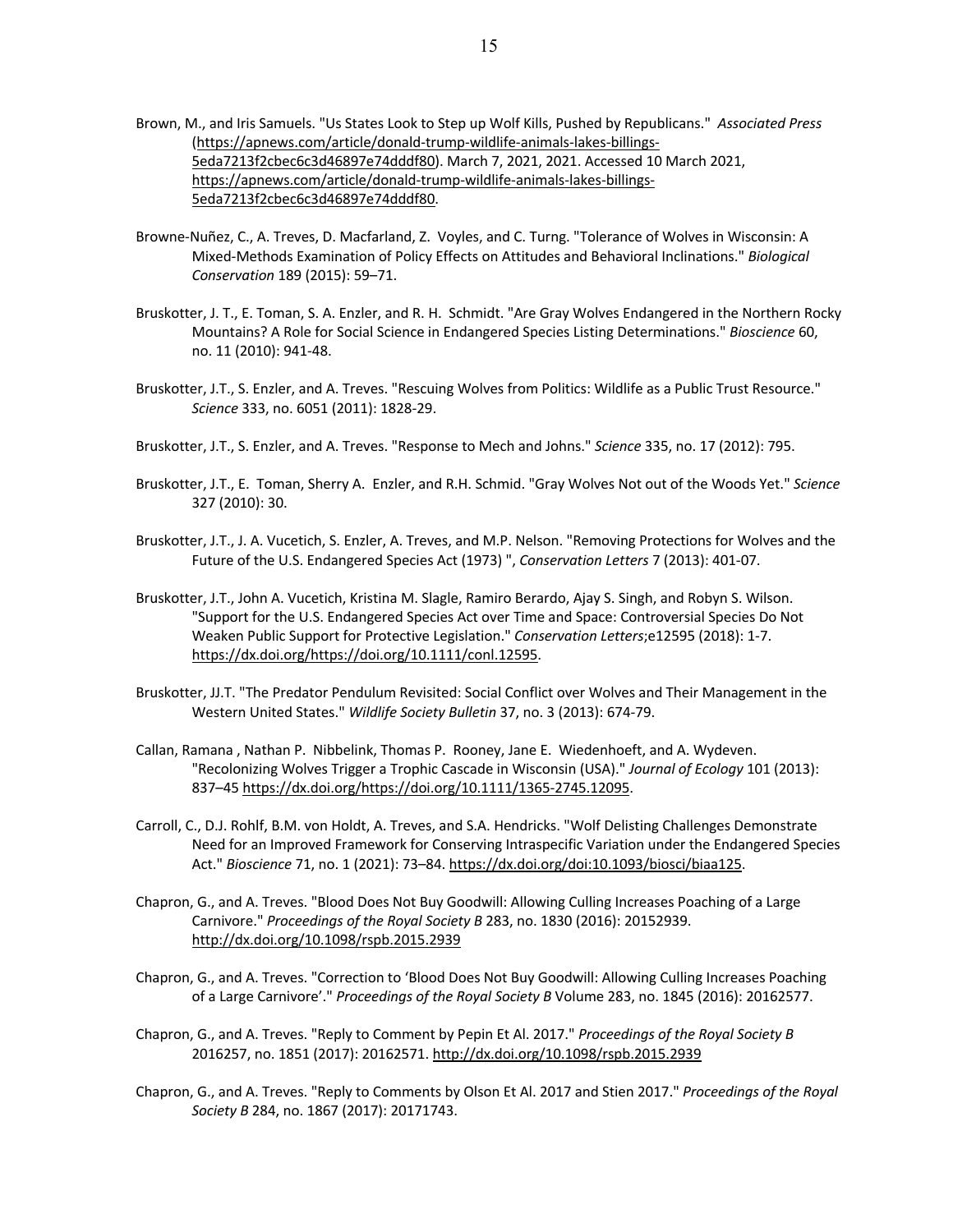- Clark, T.J. , and Mark Hebblewhite. "Predator Control May Not Increase Ungulate Populations in the Future: A Formal Meta-Analysis." *Journal of Applied Ecology* 58, no. 4 (2021): 812-24. https://dx.doi.org/10.1111/1365-2664.13810.
- Conner, M.M., M.M. Jaeger, T.J. Weller, and D.R. McCullough. "Effect of Coyote Removal on Sheep Depredation in Northern California." *Journal of Wildlife Management* 62, no. 2 (1998): 690-99.
- Crooks, K. R., and M.E. Soulé. "Mesopredator Release and Avifaunal Extinctions in a Fragmented System." *Nature* 400 (1999): 563-66.
- Darpö, Jan. "The Last Say? Comment on Cjeus Judgement in the Tapiola Case (C-674/17)." *Journal for European Environmental & Planning Law* 17, no. 1 (2020): 117-30. https://dx.doi.org/10.1163/18760104- 01701009.
- Davidson-Nelson, Sarah J. , and Thomas M. Gehring. "Testing Fladry as a Nonlethal Management Tool for Wolves and Coyotes in Michigan." *Human–Wildlife Interactions* 4, no. 1 (2010): 87-94. https://dx.doi.org/https://doi.org/10.26077/mdky-bs63.
- Eklund, A., José Vicente López-Bao, Mahdieh Tourani, Guillaume Chapron, and Jens Frank. "Limited Evidence on the Effectiveness of Interventions to Reduce Livestock Predation by Large Carnivores." *Scientific Reports* 7 (2017): 2097 | DOI:10.1038/s41598-017-02323-w.
- Elbroch, LM, JM Ferguson, H Quigley, D Craighead, DJ Thompson, and HU. Wittmer. "Reintroduced Wolves and Hunting Limit the Abundance of a Subordinate Apex Predator in a Multi-Use Landscape." *Proceedings of the Royal Society B* 287 (2020): e20202202. http://dx.doi.org/10.1098/rspb.2020.2202.
- Epstein, Y. "Killing Wolves to Save Them? Legal Responses to 'Tolerance Hunting' in the European Union and United States." *RECIEL* 26, no. 1 (2017): 19-29.
- Epstein, Y., J. Lopez-Bao, A. Trouwborst, and G Chapron. "Eu Court: Science Must Justify Future Hunting." *Science* 366, no. 6468 (2019): 961.
- Epstein, Yaffa , and Guillaume Chapron. "The Hunting of Strictly Protected Species: The Tapiola Case and the Limits of Derogation under Article 16 of the Habitats Directive." *European Energy and Environmental Law Review* June (2018): 78-87.
- Wisconsin Natural Resource Board. *The Coalition Fo Wisconsin Wolf Trackers (Cwwt): Testimony by 28 Volunteer Wolf Census-Takers Declaring Opposition to State Wolf Policy.* 7 July 2012, 2012.
- Ericsson, G., G. Bostedt, and J. Kindberg. "Wolves as a Symbol of People's Willingness to Pay for Large Carnivore Conservation." *Society and Natural resources* 21 (2007): 294-309.
- Ericsson, G., and T.A. Heberlein. "Attitudes of Hunters, Locals, and the General Public in Sweden Now That the Wolves Are Back." *Biological Conservation* 111 (2003): 149-59.
- Ericsson, G., T.A. Heberlein, J. Karlsson, A. Bjärvall, and A. Lundvall. "Support for Hunting as a Means of Wolf *Canis Lupus* Population Control in Sweden." *Wildlife Biology* 10, no. 4 (2004): 269-76.
- Espuno, N., B. Lequette, M.L. Poulle, P. Migot, and J.D. Lebreton. "Heterogeneous Response to Preventive Sheep Husbandry During Wolf Recolonization of the French Alps.", *Wildlife Society Bulletin* 32 (2004): 1195-208.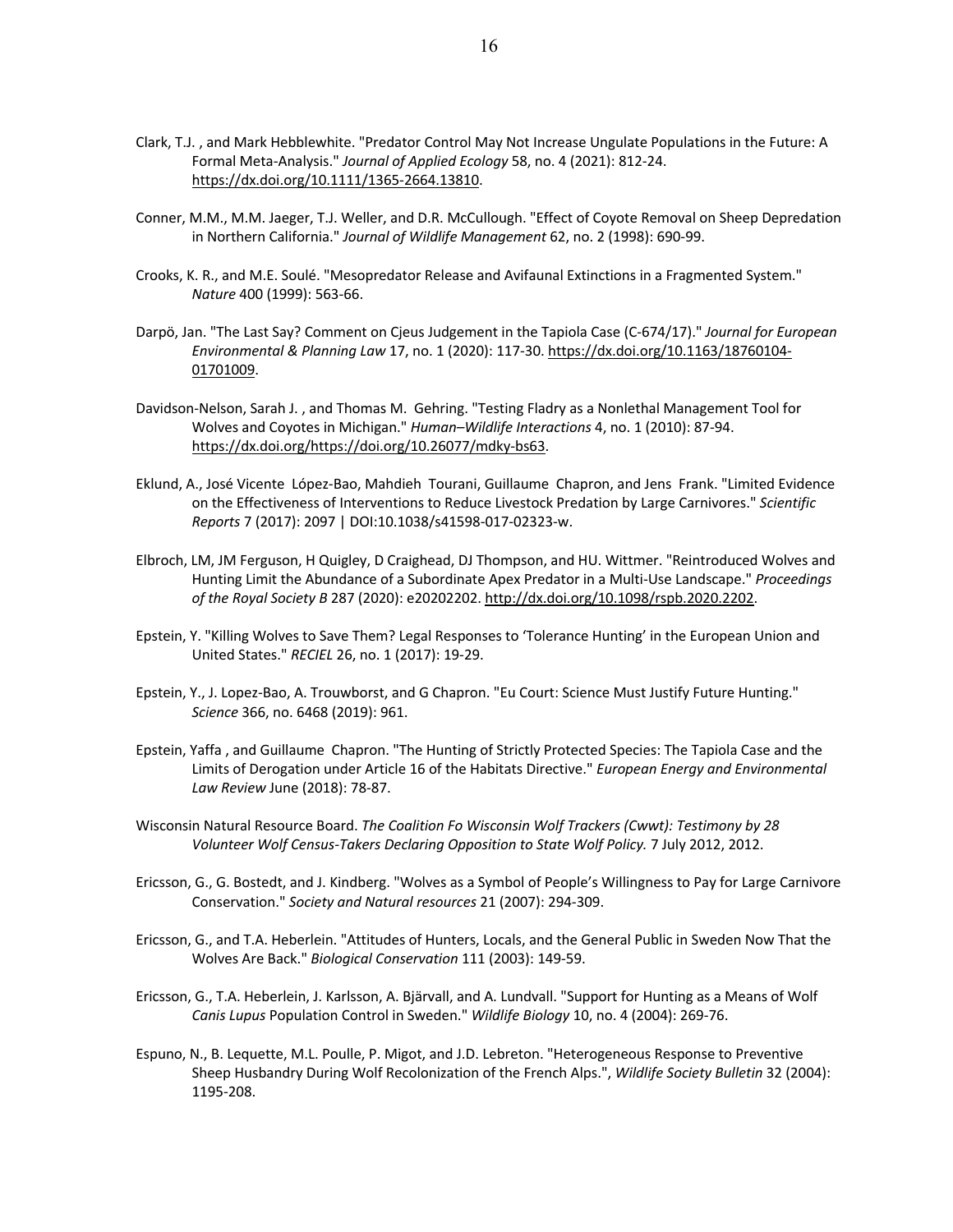- Estes, James A. , John Terborgh, Justin S. Brashares, Mary E. Power, Joel Berger, William J. Bond, Stephen R. Carpenter, Timothy E. Essington, Robert D. Holt, Jeremy B. C. Jackson, Robert J. Marquis, Lauri Oksanen, Tarja Oksanen, Robert T. Paine, Ellen K. Pikitch, William J. Ripple, Stuart A. Sandin, Marten Scheffer, Thomas W. Schoener, Jonathan B. Shurin, Anthony R. E. Sinclair, Michael E. Soulé, Risto Virtanen, and David A. Wardle. "Trophic Downgrading of Planet Earth." *Science* 333, no. 6040 (2011): 301-06.
- Fernández-Gil, A., Javier Naves, Andrés Ordiz, Mario Quevedo, Eloy Revilla, and Miguel Delibes. "Conflict Misleads Large Carnivore Management and Conservation: Brown Bears and Wolves in Spain." *PLos ONE* 11, no. 3 (2016): e0151541. https://dx.doi.org/10.1371/journal.pone.0151541.
- Fritts, S. H., W. J. Paul, L. D. Mech, and D. P. Scott. *Trends and Management of Wolf-Livestock Conflicts in Minnesota*: US Fish and Wildlife Service, Resource Publication 181, Washington, DC., 1992.
- Fritts, S. H., W. J. Paul, and L. D. Mech. "Can Relocated Wolves Survive?", *Wildlife Society Bulletin* 13 (1985): 459-63.
- Gehring, T. M., K. C. VerCauteren, and A. C. Cellar. "Good Fences Make Good Neighbors: Implementation of Electric Fencing for Establishing Effective Livestock Protection Dogs." *Human–Wildlife Interactions* 4 (2010): 144-49.
- Gehring, T. M., K. C. VerCauteren, and J.-M. Landry. "Livestock Protection Dogs in the 21st Century: Is an Ancient Tool Relevant to Modern Conservation Challenges?", *Bioscience* 60 (2010): 299-308.
- Gehring, Thomas M.; , Kurt C.; Vercauteren, Megan L.; Provost, and Anna C. Cellar. "Utility of Livestock-Protection Dogs for Deterring Wildlife from Cattle Farms." *Wildlife Research* 37 (2010): 715–21. http://digitalcommons.unl.edu/icwdm\_usdanwrc/1344.
- Gompper, M. E. "Top Carnivores in the Suburbs? Ecological and Conservation Issues Raised by Colonization of North-Eastern North America by Coyotes ", *BioScience* 52, no. 2 (2002): 185-90.
- Greentree, C., G. Saunders, L. McLeod, and J. Hone. "Lamb Predation and Fox Control in South-Eastern Australia." *Journal of Applied Ecology* 37 (2000): 935-43.
- Haber, G. C. "Biological, Conservation, and Ethical Implications of Exploiting and Controlling Wolves." *Conservation Biology* 10 (1996): 1068-81.
- Hall, K., and P. A. Fleming. "In the Spotlight: Can Lights Be Used to Mitigate Fox Predation in a Free-Range 4 Piggery?", *Applied Animal Behaviour Science* 2 (2021): 105420.
- Harbo, S. J., jr., and F. C. Dean. "Historical and Current Perspectives on Wolf Management in Alaska." In *Wolves in Canada and Alaska: Their Status, Biology and Management*. Edited by L. N. Carbyn: Canadian Wildlife Service, Edmonton, 1983.
- Hare, B., and M. Tomasello. "Human-Like Social Skills in Dogs?", *TRENDS in Cognitive Sciences* 9, no. 9 (2005): 439-44.
- Heberlein, T. A., and G. Ericsson. "Public Attitudes and the Future of Wolves Canis Lupus in Sweden." *Wildlife Biology* 14 (2008): 391-94.
- Heberlein, T.A., and G. Ericsson. "Ties to the Countryside: Accounting for Urbanites Attitudes toward Hunting, Wolves, and Wildlife." *Human Dimensions of Wildlife* 10 (2005): 213-27.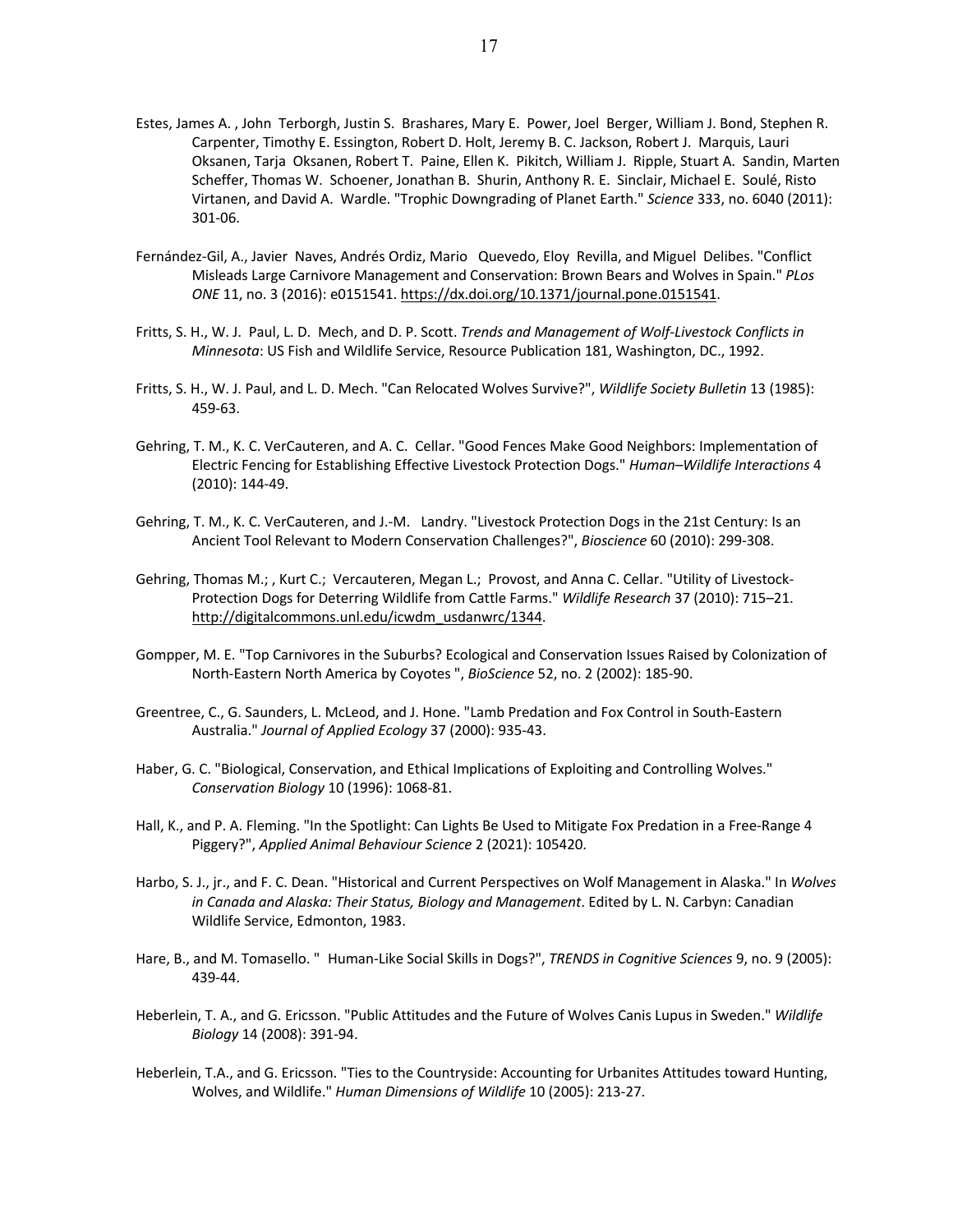- Hinton, Joseph W. , Kristin E. Brzeski, David R. Rabon, and Michael J. Chamberlain. "Effects of Anthropogenic Mortality on Critically Endangered Red Wolf Canis Rufus Breeding Pairs: Implications for Red Wolf Recovery." *Oryx* doi:10.1017/S0030605315000770 (2016).
- Hogberg, J., A. Treves, B. Shaw, and L. Naughton-Treves. "Changes in Attitudes toward Wolves before and after an Inaugural Public Hunting and Trapping Season: Early Evidence from Wisconsin's Wolf Range." *Environmental Conservation* 43, no. 1 (2015): 45-55.
- Imbert, Camille , Romolo Caniglia, Elena Fabbri, Pietro Milanesi, Ettore Randi, Matteo Serafini, Elisa Torretta, and Alberto Meriggi. "Why Do Wolves Eat Livestock? Factors Influencing Wolf Diet in Northern Italy." *Biological Conservation* 195 (2016): 156-68.
- Kaczensky, P., M. Blazic, and H. Gossow. "Public Attitudes Towards Brown Bears (Ursus Arctos) in Slovenia." *Biological Conservation* 118 (2004): 661–74.
- Karlsson, K., and M. Sjöström. "Human Attitudes Towards Wolves, a Matter of Distance." *Biological Conservation* 137, no. 4 (2007): 610-16.
- Khorozyan, Igor, Ghoddousi. Siavash, Soufi. Mobin, Mahmood Soofi, and M. Waltert. "Studded Leather Collars Are Very Effective in Protecting Cattle from Leopard (Panthera Pardus) Attacks." (2020). https://dx.doi.org/10.1002/2688-8319.12013.
- Khorozyan, Igor, and Matthias Waltert. "How Long Do Anti-Predator Interventions Remain Effective? Patterns, Thresholds and Uncertainty." *Royal Society Open Science* 6, no. 9 (2019). https://dx.doi.org/10.1098/rsos.190826.
- Khorozyan, Igor, and Matthias Waltert. "Variation and Conservation Implications of the Effectiveness of Anti-Bear Interventions." *Scientific Reports* 10, (2020): 15341. https://dx.doi.org/10.1098/rsos.190826.
- Knowlton, F. F., E. M. Gese, and M. M. Jaeger. "Coyote Depredation Control: An Interface between Biology and Management." *Journal of Range Management* 52 (1999): 398-412.
- Krofel, M., R. Černe, and K. Jerina. "Effectiveness of Wolf (Canis Lupus) Culling as a Measure to Reduce Livestock Depredations." *Acta Silvae et Ligni* 95 (2011): 11-22.
- Krofel, M., G. Giannatos, D. Ćirović, S. Stoyanov, and T.M. Newsome. "Golden Jackal Expansion in Europe: A Case of Mesopredator Release Triggered by Continent-Wide Wolf Persecution? ." *Hystrix* 28, no. 1 (2007): 9-15. https://dx.doi.org/10.4404/hystrix-28.1-11819.
- Lance, N. J. , S. Breck, C. Sime, P. Callahan, and J.A. Shivik. "Biological, Technical, and Social Aspects of Applying Electrified Fladry for Livestock Protection from Wolves (Canis Lupus)." *Wildlife Research* 37 (2010): 708-14.
- Lennox, Robert J., Austin J. Gallagher, Euan G. Ritchie, and Steven J. Cooke. "Evaluating the Efficacy of Predator Removal in a Conflict-Prone World." *Biological Conservation* 224 (2018): 277-89.
- Leopold, A. *Game Management*: New York: Scribner 1933 and Madison, WI: Unievrsity of Wisconsin Press 1986, 1933 reprinted 1986.

Leopold, A. *A Sand County Almanac: And Sketches Here and There*: Oxford University Press, 1949.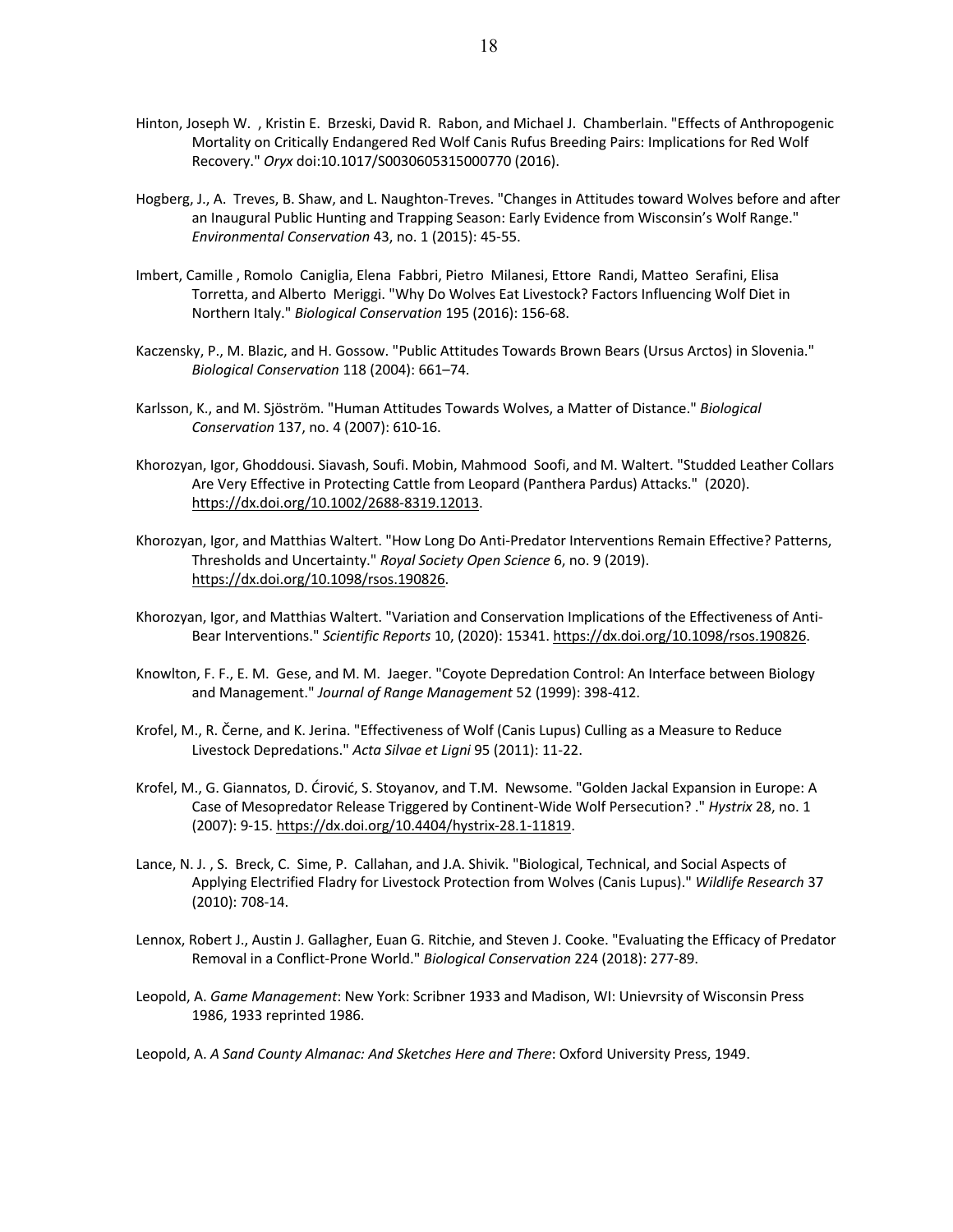- Lewis, Michael S. , George Pauley, Quentin Kujala, Justin A. Gude, Zoe King, and Kristina Skogen. *Selected Results from Four Separate Surveys of Resident Montanans Regarding Montana's Wolf Hunt*. Montana Fish Wildlife and Parks, 2012.
- Liberg, Olof , Guillaume Chapron, Petter Wabakken, Hans Christian Pedersen, N. Thompson Hobbs, and H. Sand. "Shoot, Shovel and Shut Up: Cryptic Poaching Slows Restoration of a Large Carnivore in Europe." *Proceedings of the Royal Society of London Series B* 270 (2012): 91-98.
- Liberg, Olof, Johanna Suutarinen, Mikael Åkesson, Henrik Andrén, Petter Wabakken, Camilla Wikenros, and Håkan Sand. "Poaching-Related Disappearance Rate of Wolves in Sweden Was Positively Related to Population Size and Negatively to Legal Culling." *Biological Conservation* 243 (2020). https://dx.doi.org/10.1016/j.biocon.2020.108456.
- Linnell, J. D. C., and T. Bjerke. "Frykten for Ulven. En Tverrfaglig Utredning. (Fear of Wolves: An Interdisciplinary Study.)." *Norsk Institutt for Naturforskning. Oppdragsmelding* 722 (2002): 1-110.
- Linnell, J. D. C., and H. Broseth. "Compensation for Large Carnivore Depredation of Domestic Sheep." *Carnivore Damage Prevention News* 6 (2003): 11-13.
- López-Bao, José V. , Jens Frank, Linn Svensson, Mikael Åkesson, and Åsa Langefors. "Building Public Trust in Compensation Programs through Accuracy Assessments of Damage Verification Protocols." *Biological Conservation* 213 (2017): 36–41.
- Louchouarn, N.X., F.J. Santiago-Ávila, D.R. Parsons, and A. Treves. "Evaluating How Lethal Management Affects Poaching of Mexican Wolves ", *Open Science* 8 (registered report) (2021): 200330. https://doi.org/10.1098/rsos.200330.
- MacLean, Evan L. , and B. Hare. "Dogs Hijack the Human Bonding Pathway." *Science* 348, no. 6232 (2015): 280- 81.
- Majic, A., and A. Bath. "Changes in Attitudes toward Wolves in Croatia." *Biological Conservation* 143 (2010): 255-60.
- Manfredo, M. J., T. L. Teel, A. W. Don Carlos, L. Sullivan, A. D. Bright, A. M. Dietsch, J. Bruskotter, and D. Fulton. "The Changing Sociocultural Context of Wildlife Conservation." *Conservation Biology* (Mar 4 2020). https://dx.doi.org/10.1111/cobi.13493.
- Marshall-Pescini, Sarah , Jonas F. L. Schwarz, Inga Kostelnika, Zsófia Virányi, and riederike Range. "Importance of a Species' Socioecology: Wolves Outperform Dogs in a Conspecific Cooperation Task." *Proceedings of the National Academy of Sciences* 114, no. 44 (2017): 11793-98. https://dx.doi.org/10.1073/pnas.1709027114.
- Martin, Jean-Louis, Simon Chamaillé-Jammes, and D. M. Waller. "Deer, Wolves, and People: Costs, Benefits and Challenges of Living Together." *Biological Reviews* 95, no. 3 (2020): 782-801. https://dx.doi.org/10.1111/brv.12587.
- McNay, M. E. "Wolf-Human Interactions in Alaska and Canada: A Review of the Case History." *Wildlife Society Bulletin* 30 (2002): 831-43.
- Miller, Jennifer, Kelly Stoner, Mikael Cejtin, Tara Meyer, Arthur Middleton, and Oswald Schmitz. "Effectiveness of Contemporary Techniques for Reducing Livestock Depredations by Large Carnivores." *Wildlife Society Bulletin* 40 (2016): 806-15.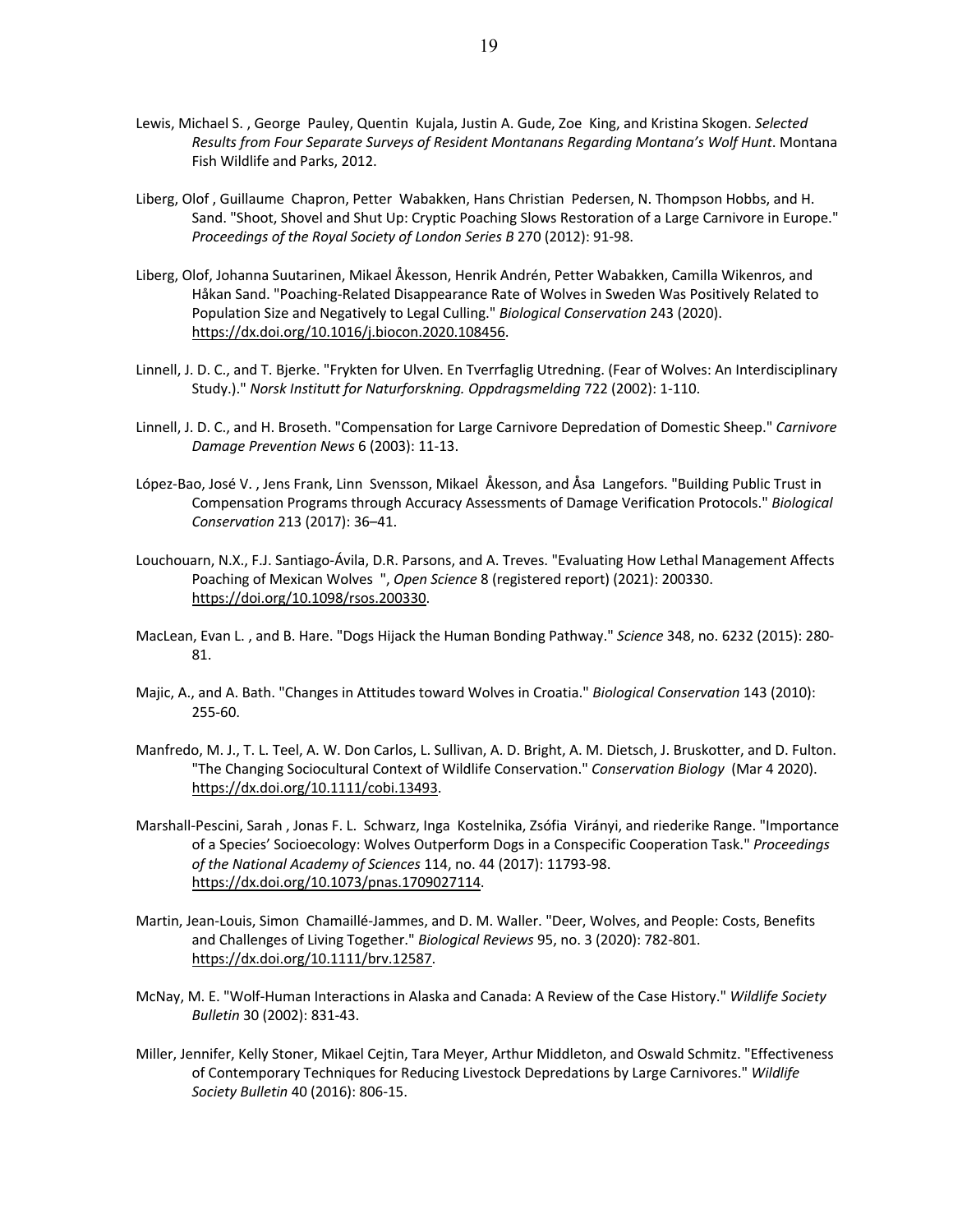- Milleret, Cyril , Richard Bischof, Pierre Dupont, Henrik Brøseth, J. Odden, and Jenny Mattisson. "Gps Collars Have an Apparent Positive Effect on the Survival of a Large Carnivore." *Biology Letters* 17, no. 6 (2021): 20210128. https://dx.doi.org/10.1098/rsbl.2021.0128.
- Minnie, L, A Gaylard, and GIH Kerley. "Compensatory Life-History Responses of a Mesopredator May Undermine Carnivore Management Efforts ", *Journal of Applied Ecology* 53 (2016): 379-87. https://dx.doi.org/10.1111/1365-2664.12581.
- Montag, J. "Compensation and Predator Conservation: Limitations of Compensation." *Carnivore Damage Prevention News* 6 (2003): 2-6.
- Montag, J., M.E. Patterson, and B. Sutton. *Political & Social Viability of Predator Compensation Programs in the West*. Missoula, MT: School of Forestry, University of Montana, 2003.
- Moreira-Arce, Darío , Carolina S. Ugarte, Francisco Zorondo-Rodríguez, and Javier A. Simonetti. "Management Tools to Reduce Carnivore-Livestock Conflicts: Current Gap and Future Challenges." *Rangeland Ecology & Management* (2018).
- Musiani, M., C. Mamo, L. Boitani, C. Callaghan, C. C. Gates, L. Mattei, E. Visalberghi, S. Breck, and G. Volpi. "Wolf Depredation Trends and the Use of Fladry Barriers to Protect Livestock in Western North America." *Conservation Biology* 17: 1538–1547 (2003).
- Musiani, M., T. Muhly, C. Cormack Gates, C. Callaghan, M.E. Smith, and E. Tosoni. "Seasonality and Reoccurrence of Depredation and Wolf Control in Western North America." *Wildlife Society Bulletin* 33, no. 3 (2005): 876-87.
- Musiani, M., and E. Visalberghi. "Effectiveness of Fladry on Wolves in Captivity." *Wildlife Society Bulletin* 29 (2000): 91-98.
- Nattrass, N., B. Conradie, J. Stephens, and M. Drouilly. "Culling Recolonizing Mesopredators Increases Livestock Losses: Evidence from the South African Karoo." *Ambio* (Nov 2 2019). https://dx.doi.org/10.1007/s13280-019-01260-4.
- Naughton-Treves, L., R. Grossberg, and A. Treves. "Paying for Tolerance: The Impact of Livestock Depredation and Compensation Payments on Rural Citizens' Attitudes toward Wolves." *Conservation Biology* 17 (2003): 1500-11.
- Newby, F., and R. Brown. "A New Approach to Predator Management in Montana." *Montana Wildlife* 8 (1958): 22-27.
- Newsome, T.M., A.C. Greenville, D. Ćirović, C.R. Dickman, Johnson. C.N., M. Krofel, M. Letnic, W.J. Ripple, E.G. Ritchie, S. Stoyanov, and A.J. Wirsing. "Top Predators Constrain Mesopredator Distributions." *Nature Communications* 8 (2017): 15469.
- Nilsen, Erlend B., E. J. Milner-Gulland, Lee Schofield, Atle Mysterud, Nils Chr. Stenseth, and Tim Coulson. "Wolf Reintroduction to Scotland: Public Attitudes and Consequences for Red Deer Management ", *Proceedings of the Royal Society B* 274 (2007): 995-1002.
- Ohrens, O., C. Bonacic, and A. Treves. "Non-Lethal Defense of Livestock against Predators: Flashing Lights Deter Puma Attacks in Chile.", *Frontiers in Ecology and the Environment* 17, no. 1 (2019): 32-38. https://dx.doi.org/10.1002/fee.1952.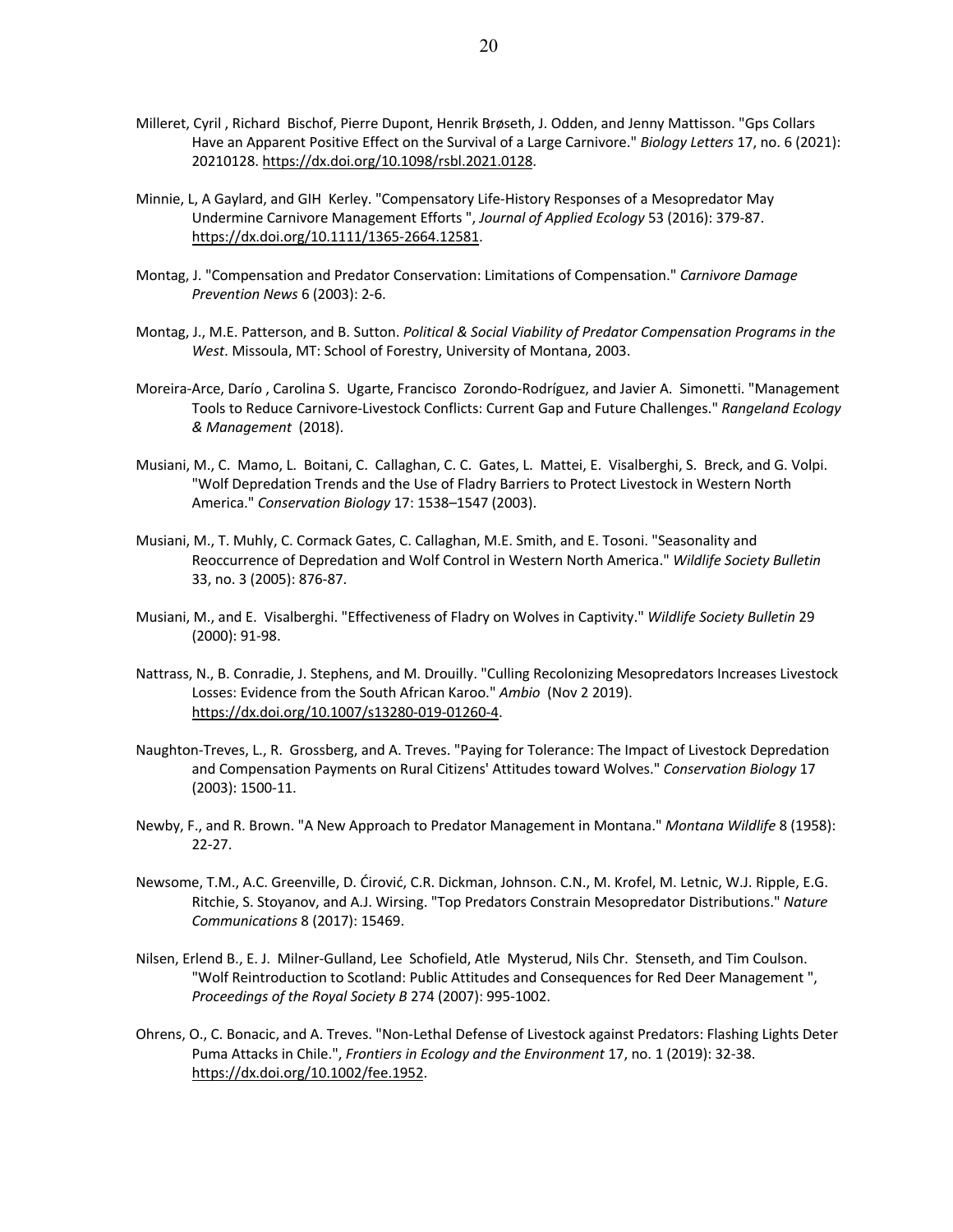- Olson, E.R., A. Treves, A.P. Wydeven, and S. Ventura. "Landscape Predictors of Wolf Attacks on Bear-Hunting Dogs in Wisconsin, USA." *Wildlife Research* 41 (2014): 584–97.
- Persson, Jens, Geir Rune Rauset, and Guillaume Chapron. "Paying for an Endangered Predator Leads to Population Recovery." *Conservation Letters* 8, no. 5 (2015): 345–50.
- Plumer, Liivi , Tõnu Talvi, Peep Männil, and Urmas Saarma. "Assessing the Roles of Wolves and Dogs in Livestock Predation and Suggestions for Mitigating Human-Wildlife Conflict and Conservation of Wolves." *Conservation Genetics* https://doi.org/10.1007/s10592-017-1045-4 (2018).
- Prugh, L.R., C.J. Stoner, C.W. Epps, W.T. Bean, W.J. Ripple, A.S. Laliberte, and J.S. Brashares. "The Rise of the Mesopredator." *Bioscience* 59, no. 9 (2009): 779-91.
- Rajpurohit, K. S. "Child Lifting Wolves in Hazaribagh, India." *Ambio* 28 (1998): 163-66.
- Raynor, Jennifer L. , Corbett A. Grainger, and Dominic P. Parker. "Wolves Make Roadways Safer, Generating Large Economic Returns to Predator Conservation." *Proceedings of the National Academy of Sciences* 118, no. 22 (2021): e2023251118. https://dx.doi.org/https://doi.org/10.1073/pnas.2023251118.
- Refsnider, R. "The Role of the Endangered Species Act in Midwest Wolf Recovery." In *Recovery of Gray Wolves in the Great Lakes Region of the United States: An Endangered Species Success Story*. Edited by A. P. Wydeven, T. R. Van Deelen, and E.J. Heske. New York: Springer, 2009.
- Reynolds, J. C., and S.C. Tapper. "Control of Mammalian Predators in Game Management and Conservation." *Mammal Review* 26 (1996): 103-27.
- Riley, S.J., G.M. Nesslage, and B.A. Maurer. "Dynamics of Early Wolf and Cougar Eradication Efforts in Montana: Implications for Conservation." *Biological Conservation* 119, no. 4 (2004): 575-79.
- Ripple, W. J., Christopher Wolf, T.M. Newsome, Mauro Galetti, M. Alamgir, E. Crist, M.I. Mahmoud, W.F. Laurance, and 364 scientist signatories from 184 countries and 15. "World Scientists' Warning to Humanity: A Second Notice." *Bioscience* 67, no. 12 (2017): 1026–28.
- Ripple, William J. , James A. Estes, Robert L. Beschta, Christopher C. Wilmers, Euan G. Ritchie, Mark Hebblewhite, Joel Berger, Bodil Elmhagen, Mike Letnic, Michael P. Nelson, Oswald J. Schmitz, Douglas W. Smith, Arian D. Wallach, and Aaron J. Wirsing. "Status and Ecological Effects of the World's Largest Carnivores." *Science* 343, no. 6167 (2014): 1241484.
- Ripple, William J., Guillaume Chapron, José Vicente López-Bao, Sarah M. Durant, David W. Macdonald, Peter A. Lindsey, Elizabeth L. Bennett, Robert L. Beschta, Jeremy T. Bruskotter, Ahimsa Campos- Arceiz, Richard T. Corlett, Chris T. Darimont, Amy J. Dickman, Rodolfo Dirzo, James A. Estes Holly T. Dublin, Kristoffer T. Everatt, Mauro Galetti, Varun R. Goswami, Matt W. Hayward, Simon Hedges, Michael Hoffmann, Luke T. B. Hunter, Graham I. H. Kerley, Mike Letnic, Taal Levi, Fiona Maisels, John C. Morrison, Michael Paul Nelson, Thomas M. Newsome, Robert M. Pringle Luke Painter, Christopher J. Sandom, John Terborgh, Adrian Treves, Blaire Van Valkenburgh, John A. Vucetich, Aaron J. Wirsing, Arian D. Wallach, Christopher Wolf, Rosie Woodroffe, Hillary Young, and And Li Zhang. "Conserving the World's Megafauna and Biodiversity: The Fierce Urgency of Now." *Bioscience* 67, no. 3 (2017): 197–200.
- Ruid, D.B., W.J. Paul, B.J. Roell, A.P. Wideven, R.C. Willging, R.L. Jurewicz, and D.H. Lonsway. "Wolf–Human Conflicts and Management in Minnesota, Wisconsin, and Michigan." In *Recovery of Gray Wolves in the Great Lakes Region of the United States: An Endangered Species Success Story*. Edited by A. P. Wydeven, T. R. Van Deelen, and E.J. Heske. New York: Springer, 2009.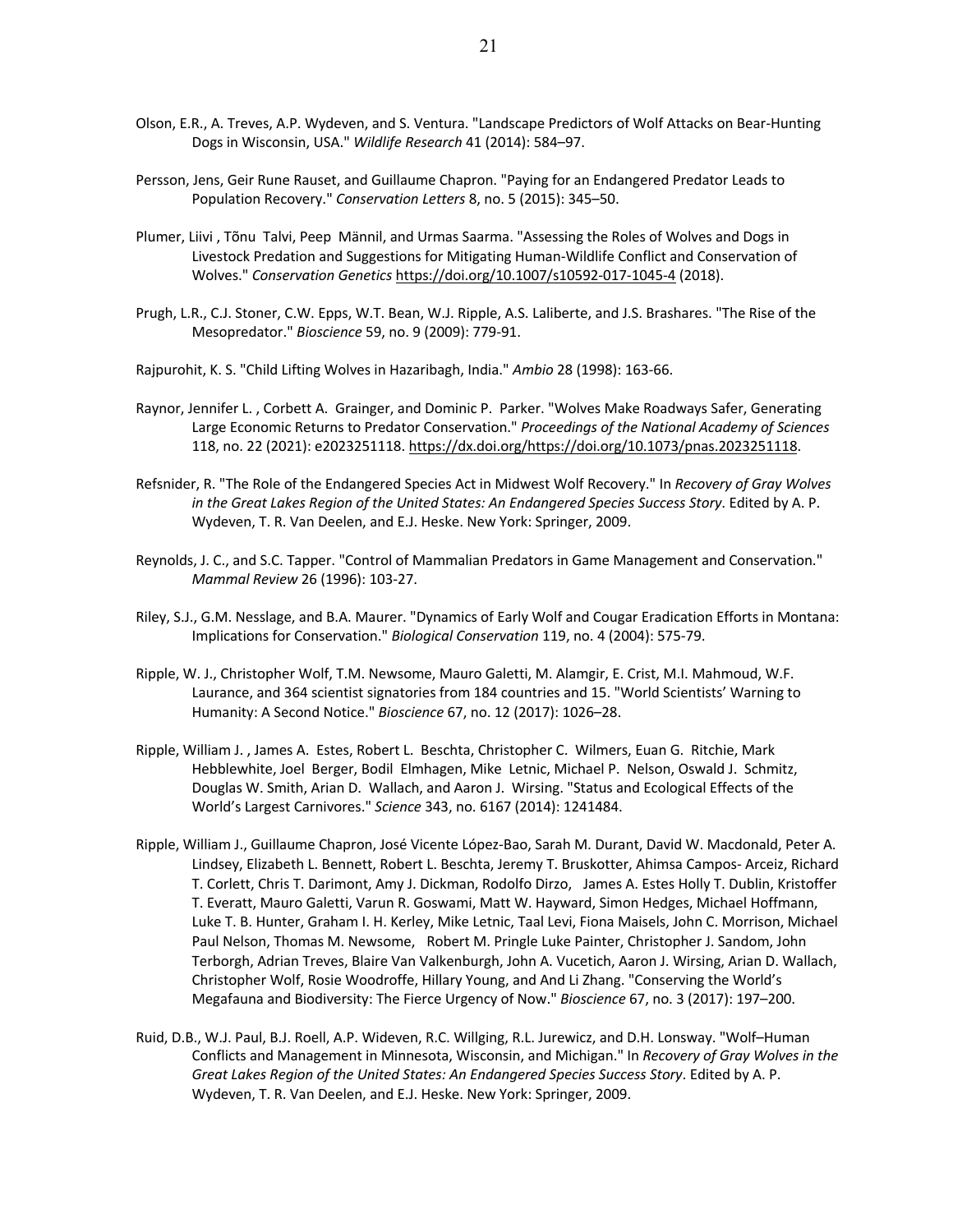- Sanders, Jeremy , Jon Blundy, Anne Donaldson, Steve Brown, Rob Ivison, Miles Padgett, Kevin Padian , Katrin Rittinger, Kerry Rowe, Anthony Stace, Essi Viding, Chris Chambers, and Mark Chaplain. "Transparency and Openness in Science." *Royal Society Open Science* https://doi.org/10.1098/rsos.160979 (2017).
- santiago-Ávila, F.J. "Muddled Facts and Values: Positivism, Egoism, and Anthropocentrism in the Anthropocene." *Animals and Society* (2020). https://dx.doi.org/10.1163/15685306-bja10020.
- Santiago-Ávila, F.J., R. J Chappell, and A. Treves. "Liberalizing the Killing of Endangered Wolves Was Associated with More Disappearances of Collared Individuals in Wisconsin, USA." *Scientific Reports* 10 (2020): 13881. https://dx.doi.org//10.1038.
- Santiago-Avila, F.J., A. M. Cornman, and A. Treves. "Killing Wolves to Prevent Predation on Livestock May Protect One Farm but Harm Neighbors." *PLos ONE* 13, no. 1 (2018): e0189729 https://dx.doi.org/10.1371.
- Santiago-Avila, F.J., and W. S. Lynn. "Bridging Compassion and Justice in Conservation Ethics." *Biological Conservation* 248 (2020): 108648.
- Santiago-Avila, F.J., W. S. Lynn, and A. Treves. "Inappropriate Consideration of Animal Interests in Predator Management: Towards a Comprehensive Moral Code." In *Large Carnivore Conservation and Management: Human Dimensions and Governance*. Edited by T. Hovardos. New York: Taylor & Francis, 2018.
- Santiago-Ávila, F.J., A. Treves, and W.S. (equal co-authors) Lynn. "Just Preservation, Trusteeship and Multispecies Justice." *Animal Sentience: Response to Commentary on Treves et al. on Just Preservation* 27, no. 27 (2020): 393-409. https://dx.doi.org/10.51291/2377-7478.1665.
- Schwerdtner, K., and B. Gruber. "A Conceptual Framework for Damage Compensation Schemes." *Biological Conservation* 134 (2007): 354-60.
- Sidorovich, VE; , LL; Tikhomirova, and B. Jedrzejewska. "Wolf Canis Lupus Numbers, Diet and Damage to Livestock in Relation to Hunting and Ungulate Abundance in Northeastern Belarus During 1990-2000." *Wildlife Biology* 9, no. 2 (2003): 103-11.
- Sillero-Zubiri, C., R. Sukumar, and A. Treves. " Living with Wildlife: The Roots of Conflict and the Solutions." In *Key Topics in Conservation Biology*. Edited by D. MacDonald and K. Service. Oxford: Oxford University Press, 2007.
- Smith, D. W. , R. O. Peterson, and D. B. Houston. "Yellowstone after Wolves." *Bioscience* 53, no. 4 (2003): 330- 40.
- Suutarinen, J, and I. Kojola. "Poaching Regulates the Legally Hunted Wolf Population in Finland." *Biological Conservation* 215 (2017): 11–18. http://www.sciencedirect.com/science/article/pii/S0006320717302148.
- Suutarinen, J, and I. Kojola. "One Way or Another: Predictors of Wolf Poaching in a Legally Harvested Wolf Population." *Animal Conservation* 21, no. 5 (2018): –9. https://dx.doi.org/https://doi.org/10.1111/acv.12409.
- Tanner, E. , A. White, P. Acevedo, A. Balseiro, J. Marcos, and C. Gortázar. "Wolves Contribute to Disease Control in a Multi-Host System." *Scientific Reports* 7940 (2019).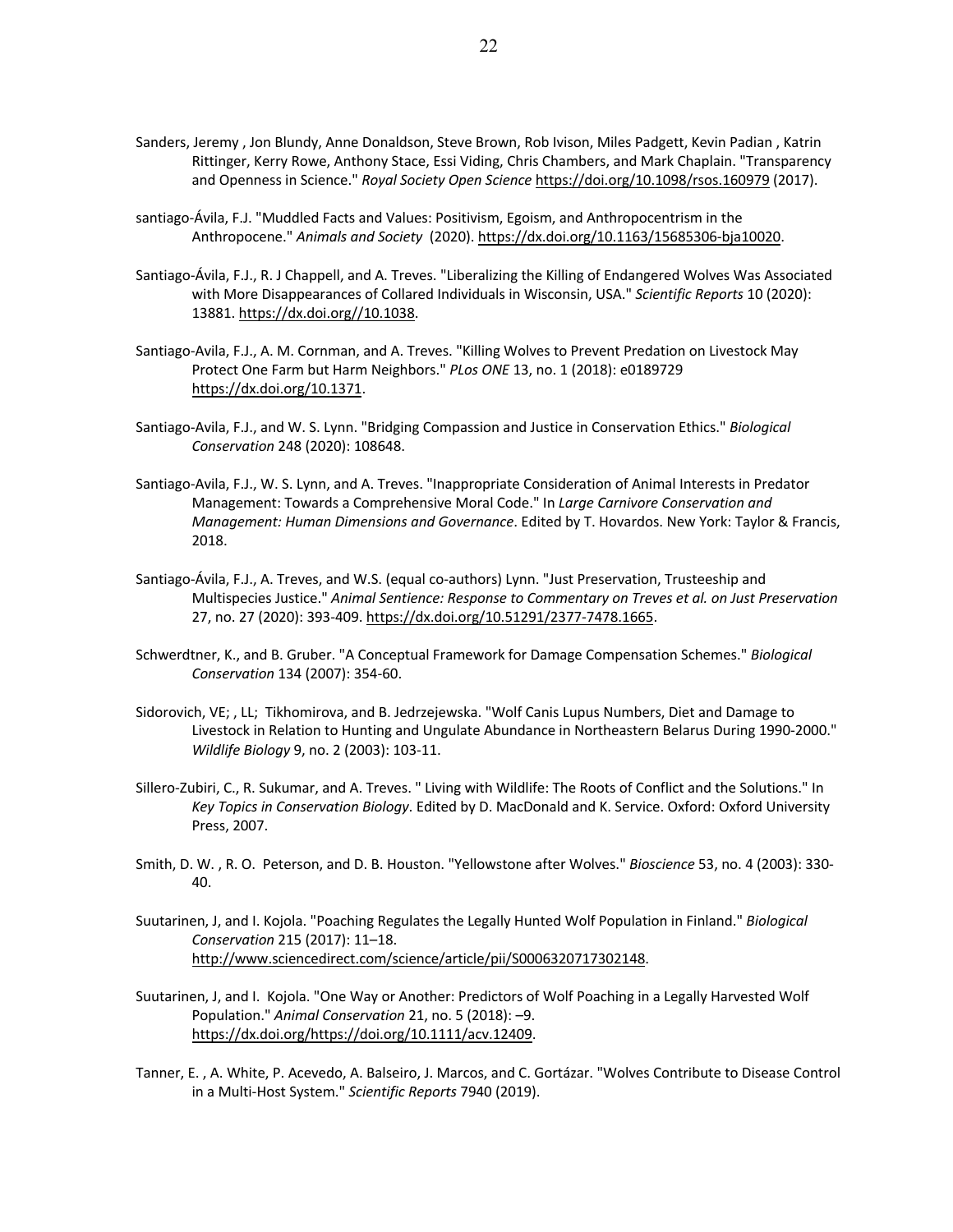- Theberge, J. B., and D. A. Gauthier. "Models of Wolf-Ungulate Relationships: When Is Wolf Control Justified?", *Wildlife Society Bulletin* 13 (1985): 449-58.
- Treves, A, N.X. Louchouarn, and F. Santiago-Ávila. "Modelling Concerns Confound Evaluations of Legal Wolf-Killing." *Biological Conservation* https://doi.org/10.1016/j.biocon.2020.108643 (2020): 108643. https://dx.doi.org/10.1016/j.biocon.2020.108643.
- Treves, A, F.J. Santiago-Ávila, and K. Putrevu. "Quantifying the Effects of Delisting Wolves after the First State Began Lethal Management." *PeerJ* 9 (2021): e11666. https://dx.doi.org/10.7717/peerj.11666.
- Treves, A. , and F. J. Santiago-Ávila. "Myths and Assumptions About Human-Wildlife Conflict and Coexistence." *Conservation Biology* 34, no. 4 (2020): 811–18. https://dx.doi.org/ 10.1111/cobi.13472.
- Treves, A., K.A. Artelle, . C. T. Darimont, and D.R. Parsons. "Mismeasured Mortality: Correcting Estimates of Wolf Poaching in the United States." *Journal of Mammalogy* 98, no. 5 (2017): 1256–64. https://dx.doi.org/10.1093/jmammal/gyx052
- Treves, A., C. Browne-Nunez, J. Hogberg, J. Karlsson Frank, L. Naughton-Treves, N. Rust, and Z. Voyles. "Estimating Poaching Opportunity and Potential." In *Conservation Criminology*. Edited by M. L. Gore. New York: John Wiley & Sons, 2017.
- Treves, A., and J.T. Bruskotter. "Tolerance for Predatory Wildlife." *Science* 344, no. 6183 (2014): 476-77.
- Treves, A., R. L. Jurewicz, L. Naughton-Treves, R. A. Rose, R. C. Willging, and A. P. Wydeven. "Wolf Depredation on Domestic Animals: Control and Compensation in Wisconsin, 1976-2000." *Wildlife Society Bulletin* 30 (2002): 231-41. https://www.jstor.org/stable/3784658.
- Treves, A., R. L. Jurewicz, L. Naughton-Treves, and D. Wilcove. "The Price of Tolerance: Wolf Damage Payments after Recovery." *Biodiversity and Conservation* 18 (2009): 4003–21.
- Treves, A., M. Krofel, and J. McManus. "Predator Control Should Not Be a Shot in the Dark." *Frontiers in Ecology and the Environment* 14 (2016): 380-88.
- Treves, A., M. Krofel, O. Ohrens, and L.M. Van Eeden. "Predator Control Needs a Standard of Unbiased Randomized Experiments with Cross-over Design." *Frontiers in Ecology and Evolution* 7 (2019): 402-13. https://dx.doi.org/10.3389/fevo.2019.00462.
- Treves, A. Louchouarn, N.X. "Uncertainty and Precaution in Hunting Wolves Twice in a Year." *BioRxiv pre-print* (2021). https://dx.doi.org/10.25.465697.
- Treves, A., K.A. Martin, A.P. Wydeven, and J.E. Wiedenhoeft. "Forecasting Environmental Hazards and the Application of Risk Maps to Predator Attacks on Livestock." *Bioscience* 61 (2011): 451-58.
- Treves, A., and L. Naughton-Treves. "Evaluating Lethal Control in the Management of Human-Wildlife Conflict." In *People and Wildlife, Conflict or Coexistence?* Edited by R. Woodroffe, S. Thirgood, and A. Rabinowitz. Cambridge, UK: Cambridge University Press, 2005.
- Treves, A., L. Naughton-Treves, and V.S. Shelley. "Longitudinal Analysis of Attitudes toward Wolves." *Conservation Biology* 27 (2013): 315–23.
- Treves, A., P. C. Paquet, K. A. Artelle, A. M. Cornman, M. Krofel, and C. T. Darimont. "Transparency About Values and Assertions of Fact in Natural Resource Management." *Frontiers in Conservation Science: Human-Wildlife Dynamics* 2 (2021): e631998. https://dx.doi.org/10.3389/fcosc.2021.631998.